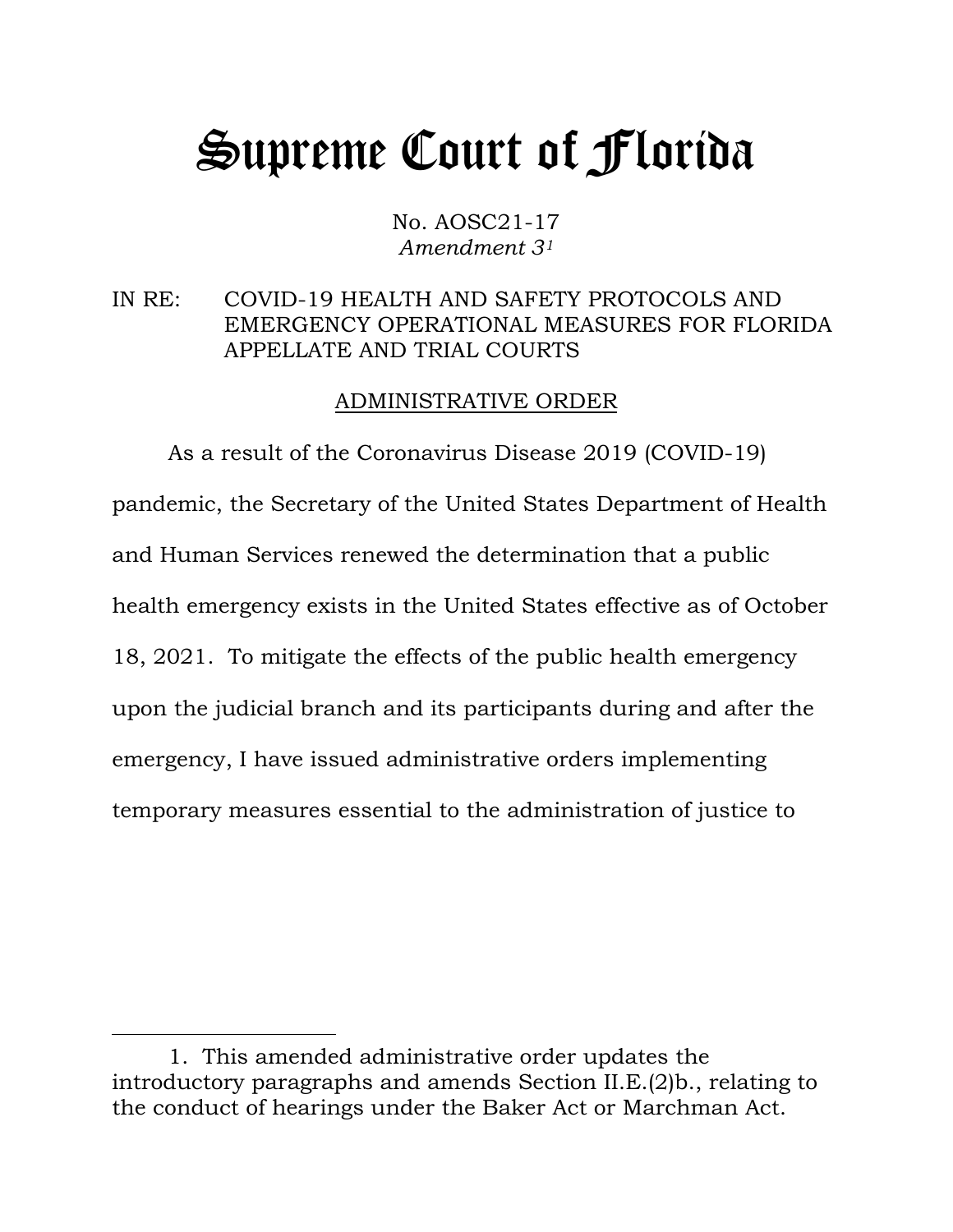address the pandemic and to keep the courts operating to the fullest extent consistent with public safety.[2](#page-1-0)

To address the most recent developments and continue to mitigate the effects of the public health emergency on the judicial branch and its participants during and after the emergency, this amended order is issued to extend the previously enacted temporary health and safety protocols and to modify or extend the previously enacted emergency operational measures.

<span id="page-1-0"></span><sup>2.</sup> *In re: COVID-19 Emergency Procedures in the Florida State Courts*, Fla. Admin. Order No. AOSC20-13 (March 13, 2020); *In re: COVID-19 Essential and Critical Trial Court Proceedings,* Fla. Admin. Order No. AOSC20-15 (March 17, 2020); *In re: COVID-19 Emergency Procedures for the Administering of Oaths via Remote Audio-Video Communication Equipment,* Fla. Admin. Order No. AOSC20-16 (March 18, 2020); *In re: COVID-19 Emergency Measures in the Florida State Courts*, Fla. Admin. Order No. AOSC20-17 (March 24, 2020); *In re: COVID-19 Emergency Procedures in Relation to Visitation for Children Under the Protective Supervision of the Department of Children and Families*, Fla. Admin. Order No. AOSC20-18 (March 27, 2020); *In re: COVID-19 Emergency Procedures for Speedy Trial in Noncriminal Traffic Infraction Court Proceedings*, Fla. Admin Order No. AOSC20-19 (March 30, 2020); *In re: Comprehensive COVID-19 Emergency Measures for the Florida State Courts*, Fla. Admin. Order No. AOSC20-23 (April 6, 2020) and as amended thereafter; *In re: COVID-19 Public Health and Safety Precautions for Phase 2*, Fla. Admin. Order No. AOSC20-32 (May 21, 2020) and as amended thereafter; and *In re: Comprehensive COVID-19 Emergency Measures for Florida Appellate Courts*, Fla. Admin. Order No. AOSC20-109 (Nov. 23, 2020) and as amended thereafter.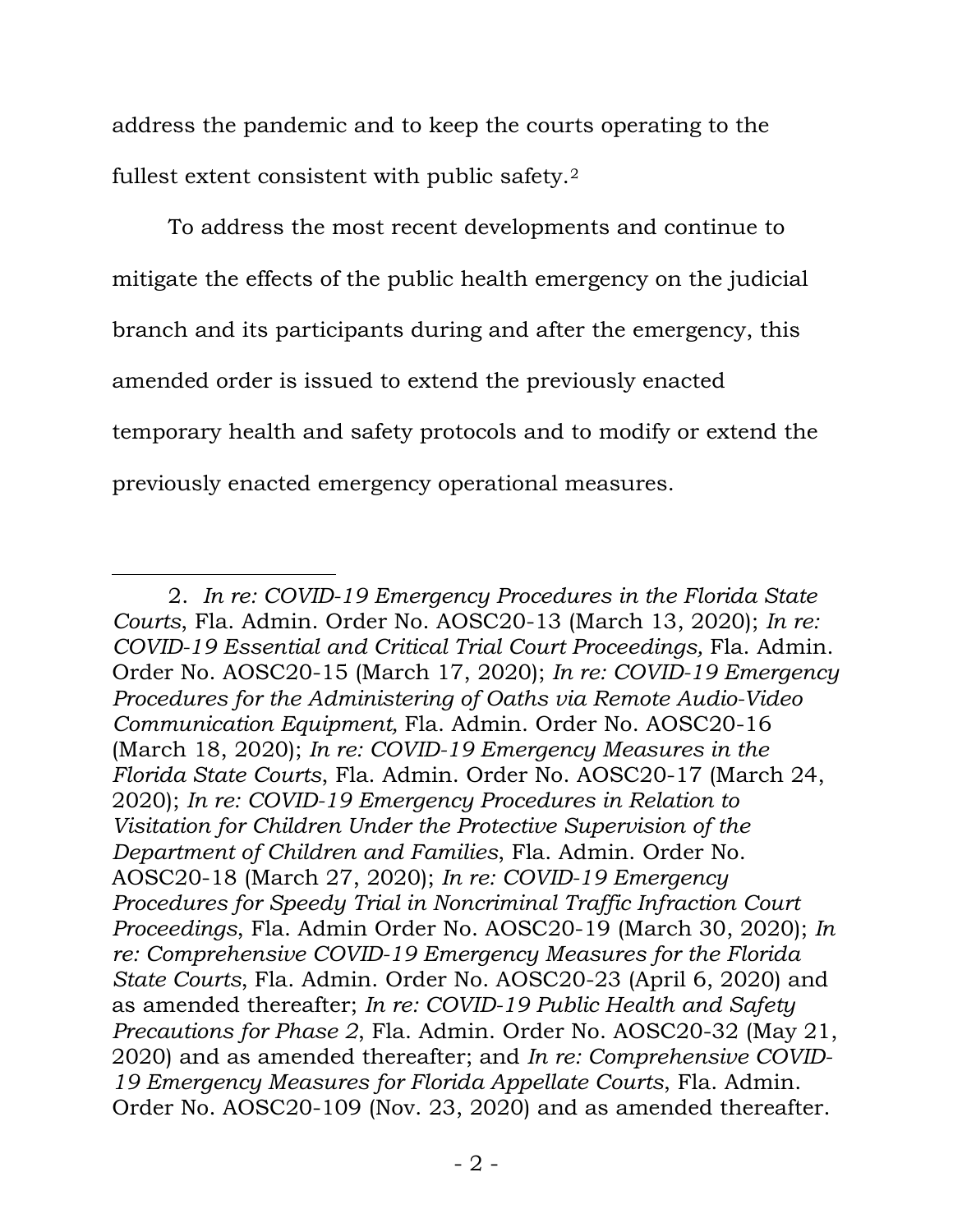Under the administrative authority conferred upon me by article V, section 2(b) of the Florida Constitution, by Florida Rules of General Practice and Judicial Administration 2.205(a)(2)(B)(iv) and 2.205(a)(2)(B)(v), and by Rule Regulating The Florida Bar 1-12.1(j),

IT IS ORDERED that:

# I. HEALTH AND SAFETY PROTOCOLS[3](#page-2-0)

Unless required by any binding law, rule, regulation, or order, a court may not require the wearing of face masks<sup>[4](#page-2-1)</sup> or physical distancing in a courthouse;<sup>[5](#page-2-2)</sup> however, a person in a courthouse may choose to wear a face mask. Further, during an in-person court proceeding:[6](#page-2-3)

<span id="page-2-0"></span><sup>3.</sup> In the case of a multi-use facility or building, the protocols in this section are not intended to govern activities inside of the separate offices of other constitutional officers.

<span id="page-2-1"></span><sup>4.</sup> As used in this order, the term "face mask" refers to face masks that completely cover the nose and mouth and that fit snugly around the nose, chin, and sides of the face as described by the CDC. *See Your Guide to Masks*, CDC (June 29, 2021).

<span id="page-2-2"></span><sup>5.</sup> As used in this order, the term "courthouse" means any portion of a facility or building that houses jury assembly rooms, courtrooms, hearing rooms, judicial officers, or court staff or areas where court business is conducted, whether or not that facility or building is formally called a courthouse.

<span id="page-2-3"></span><sup>6.</sup> As used in this order, the term "in-person court proceeding" means the assembly of prospective jurors, voir dire, juror deliberations, and any status conference, hearing, trial, or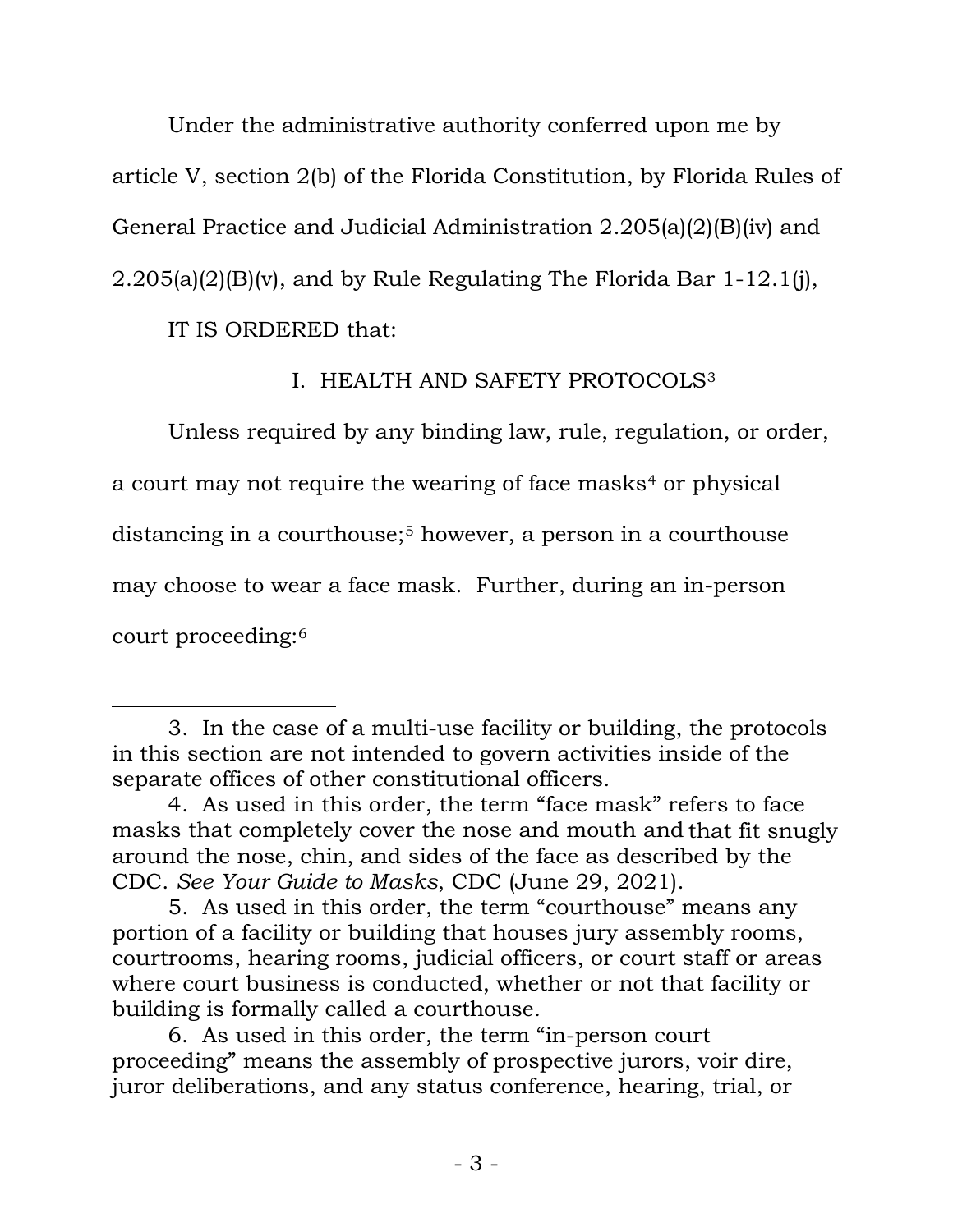A. A face mask must be provided upon request to a participant or observer. The Chief Justice or a chief judge may adopt a policy addressing the use of face masks with clear plastic panels by persons who choose to wear a face mask during in-person court proceedings. If adopted, the policy must apply consistently across all in-person court proceedings in the same courthouse.

B. Participants may request to be physically distanced. The court will address such requests as appropriate under the circumstances at the time of the request.

## II. EMERGENCY OPERATIONAL MEASURES

The following provisions govern remote and in-person conduct of appellate and trial court proceedings, as applicable. All in-person court proceedings must be conducted in a manner consistent with Section I.

other proceeding conducted by a justice, judge, magistrate, or hearing officer if conducted in person and other court events conducted in person as may be determined by the Chief Justice or chief judge.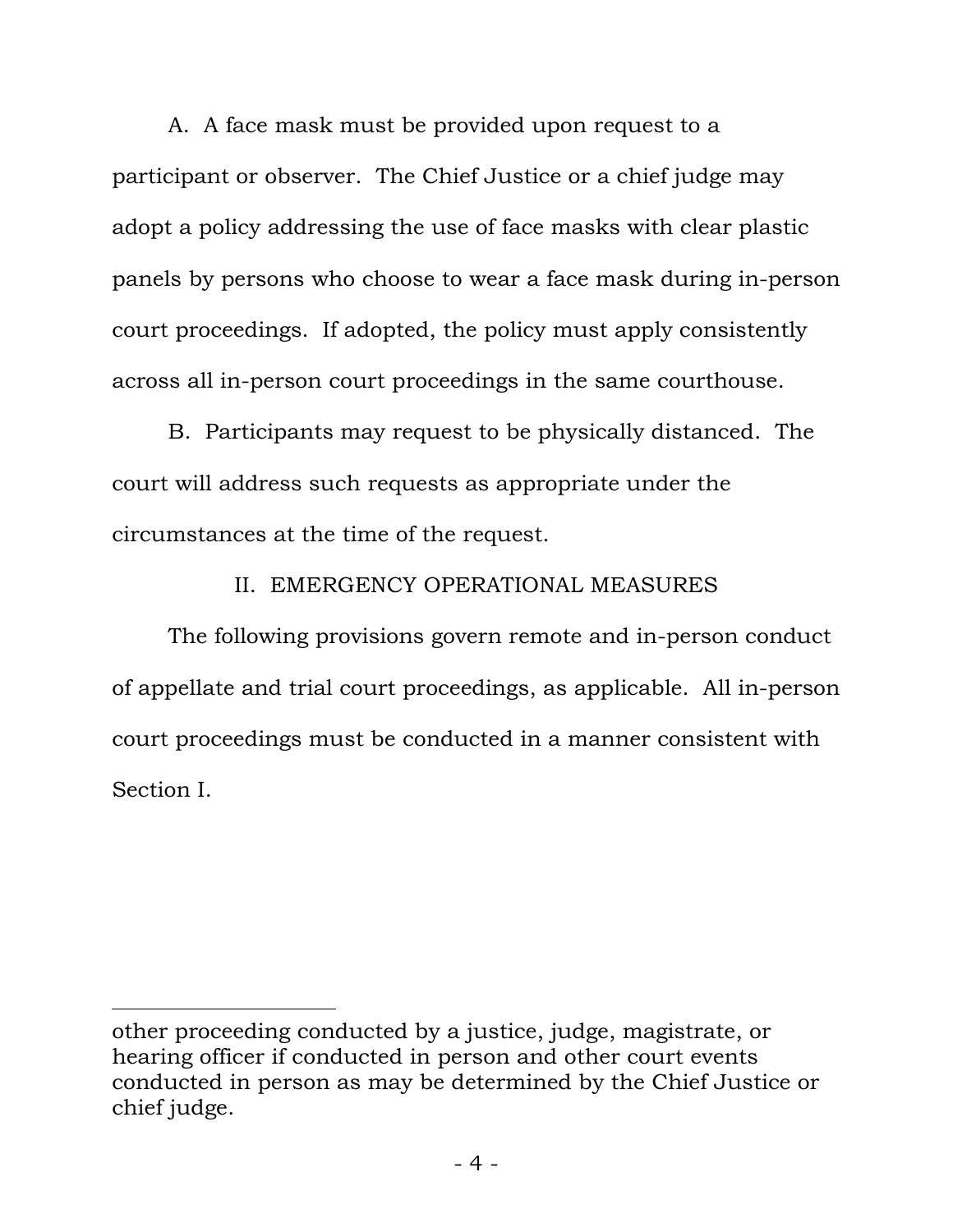A. Use of Technology.

(1) The presiding judge in all cases must consider the constitutional rights of crime victims and criminal defendants and the public's constitutional right of access to the courts.[7](#page-4-0)

(2) To maximize the availability of facility space for trial court proceedings that must be conducted in person, each chief judge of a judicial circuit should take all necessary steps to support the remote conduct of other trial court proceedings with the use of technology, in accordance with this administrative order and other applicable standards and guidance as may be adopted by the Chief Justice or supreme court.<sup>[8](#page-4-1)</sup>

(3) Participants who have the capability of participating by electronic means in remote appellate or trial court proceedings must do so.[9](#page-4-2) For purposes of this administrative order, "remote

<span id="page-4-0"></span><sup>7.</sup> Similar measures initially went into effect in Fla. Admin. Order No. AOSC20-17 on March 24, 2020, and were subsequently also addressed in Fla. Admin. Order No. AOSC20-23 and Fla. Admin. Order No. AOSC20-109.

<sup>8.</sup> *Id.*

<span id="page-4-2"></span><span id="page-4-1"></span><sup>9.</sup> This measure initially went into effect in Fla. Admin. Order No. AOSC20-23, Amendment 2, on May 21, 2020, and was subsequently also addressed in Fla. Admin. Order No. AOSC20- 109.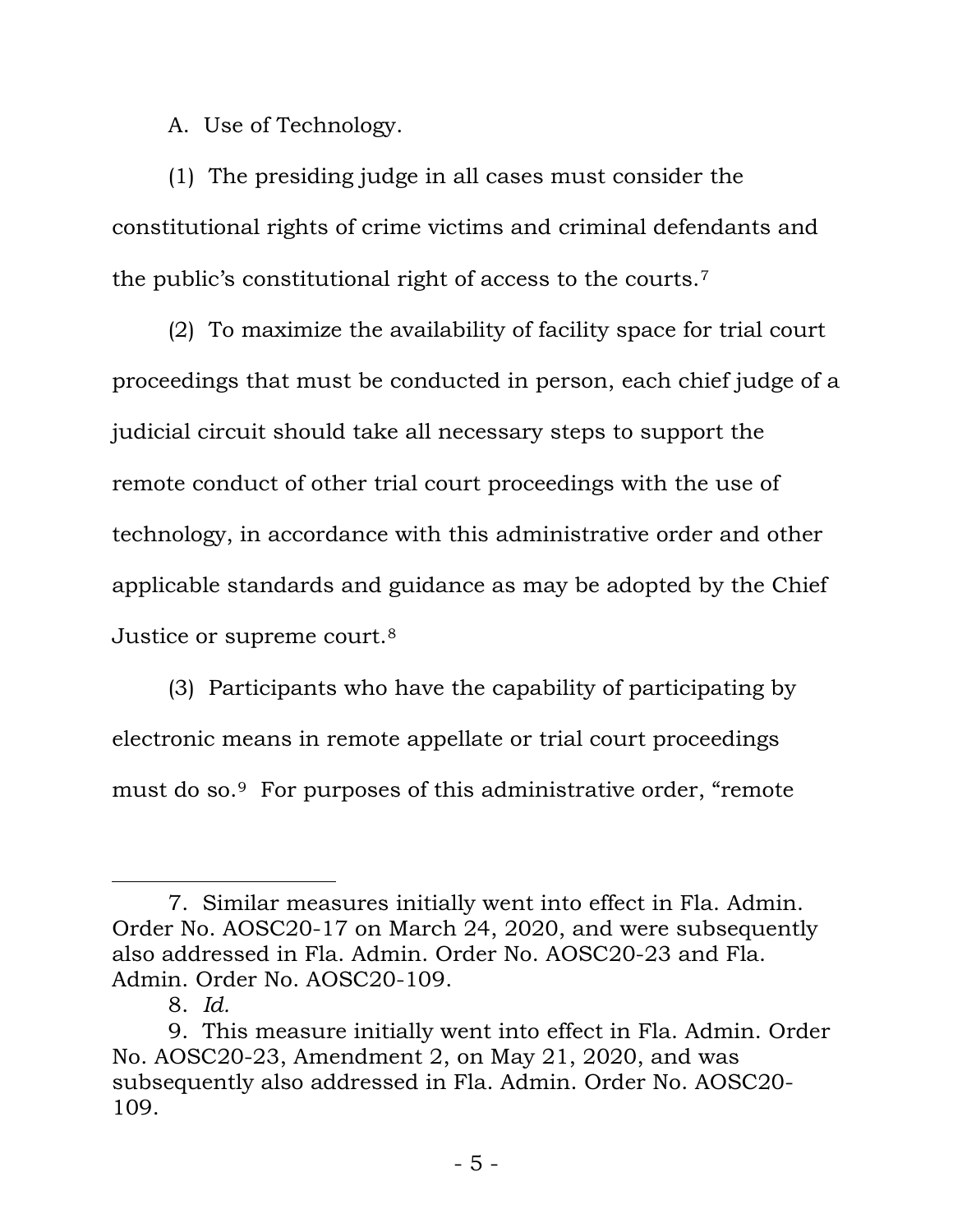conduct," "remotely conduct," or "conducted remotely" means the conduct, in part or in whole, of a court proceeding using telephonic or other electronic means[.10](#page-5-0)

(4) All rules of procedure, court orders, and opinions applicable to court proceedings that limit or prohibit the use of communication equipment for the remote conduct of proceedings shall remain suspended.<sup>[11](#page-5-1)</sup>

(5) The Chief Justice and chief judges remain authorized to establish procedures for the use, to the maximum extent feasible, of communication equipment for the remote conduct of proceedings to facilitate the efficient and expeditious processing of cases.[12](#page-5-2)

<span id="page-5-0"></span><sup>10.</sup> This measure initially went into effect in Fla. Admin. Order No. AOSC20-23, Amendment 4, on June 16, 2020, and was subsequently also addressed in Fla. Admin. Order No. AOSC20- 109.

<span id="page-5-1"></span><sup>11.</sup> This measure initially went into effectin Fla. Admin. Order No. AOSC20-13 at the close of business on March 13, 2020, and was subsequently also addressed in Fla. Admin. Order No. AOSC 20-17, Fla. Admin. Order No. AOSC20-23, and Fla. Admin. Order No. AOSC20-109.

<span id="page-5-2"></span><sup>12.</sup> A similar measure initially went into effect in Fla. Admin. Order No. AOSC20-13 on Friday, March 13, 2020, and was subsequently also addressed in Fla. Admin. Order No. AOSC20-17, Fla. Admin. Order No. AOSC20-23, and Fla. Admin. Order No. AOSC20-109.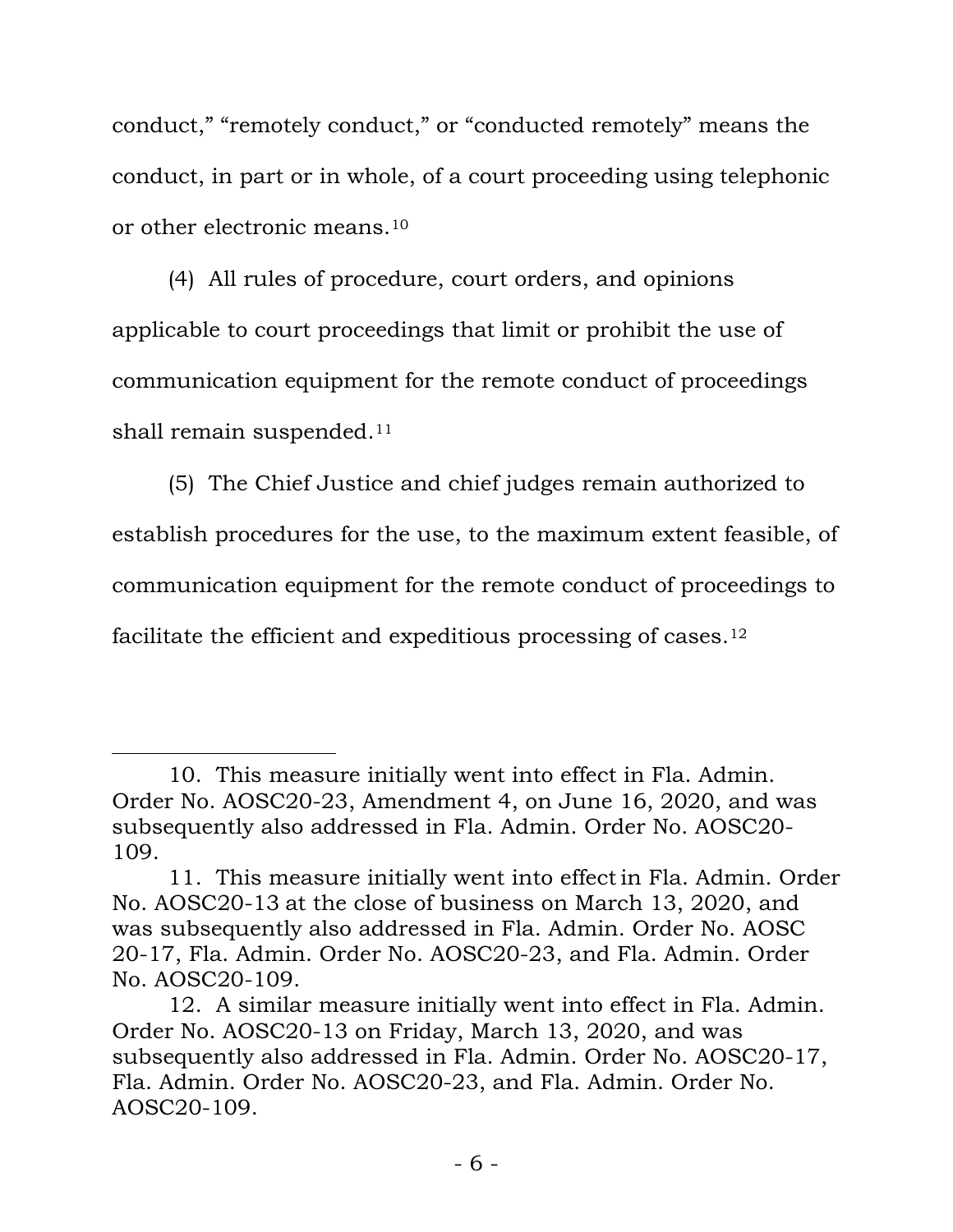B. Administration of Oaths.

(1) Notaries and other persons qualified to administer an oath in the State of Florida may swear a witness remotely by audio-video communication technology from a location within the State of Florida, provided they can positively identify the witness.[13](#page-6-0)

(2) If a witness is not located within the State of Florida, a witness may consent to being put on oath via audio-video communication technology by a person qualified to administer an oath in the State of Florida.[14](#page-6-1)

(3) All rules of procedure, court orders, and opinions applicable to remote testimony, depositions, and other legal testimony, including the attestation of family law forms, that can be read to limit or prohibit the use of audio-video communication technology to administer oaths remotely or to witness the attestation of family law forms shall remain suspended.[15](#page-6-2)

<span id="page-6-2"></span><span id="page-6-1"></span><span id="page-6-0"></span><sup>13.</sup> This measure initially went into effect in Fla. Admin. Order No. AOSC20-16 on March 18, 2020, and was subsequently also addressed in Fla. Admin. Order No. AOSC20-17 and in Fla. Admin. Order No. AOSC20-23.

<sup>14.</sup> *Id.*

<sup>15.</sup> *Id.*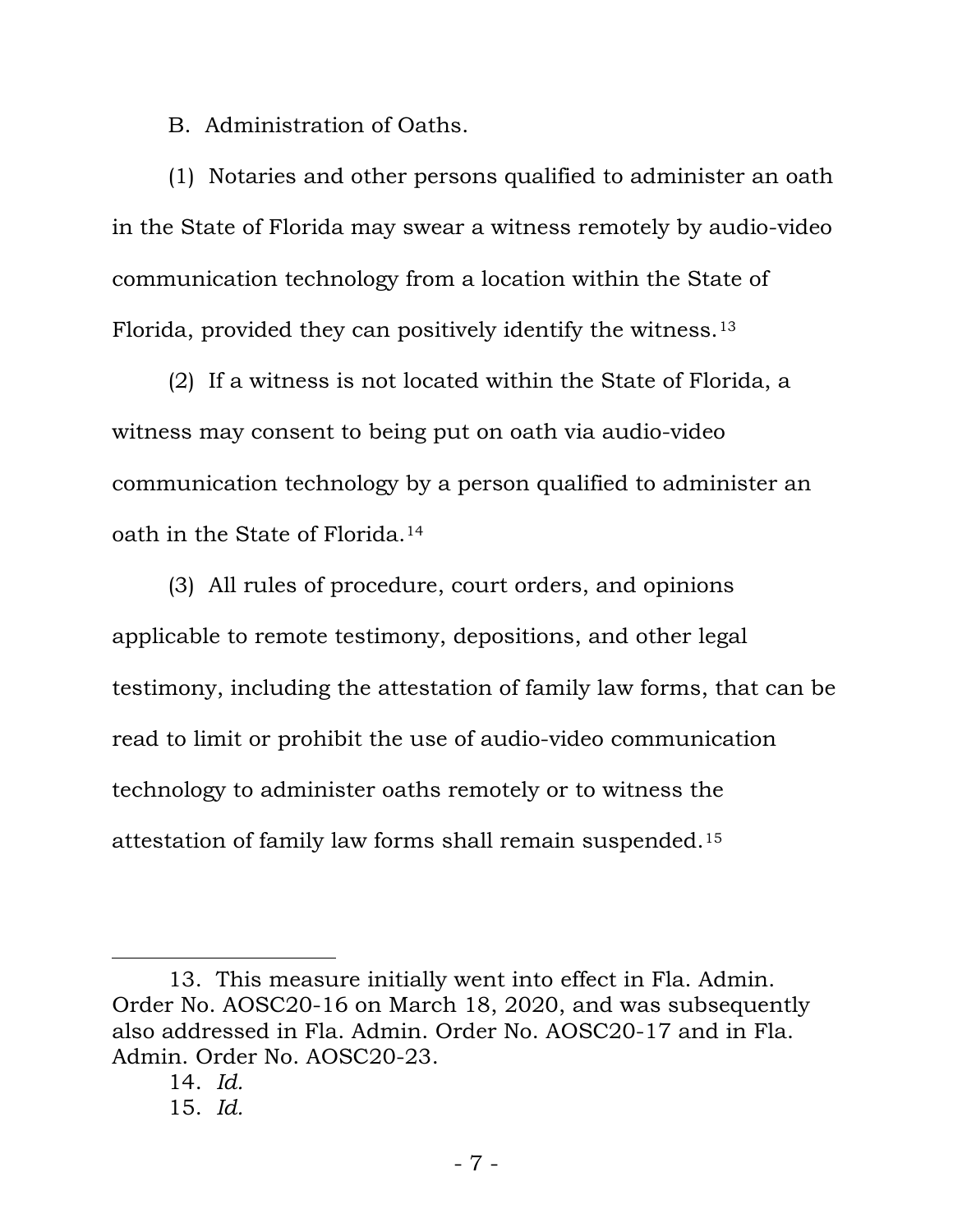(4) Notaries and other persons qualified to administer an oath in the State of Florida may swear in new attorneys to The Florida Bar remotely by audio-video communication technology from a location within the State of Florida, provided they can positively identify the new attorney.[16](#page-7-0)

(5) For purposes of the provisions regarding the administering of oaths, the term "positively identify" means that the notary or other qualified person can both see and hear the witness or new attorney via audio-video communication technology for purposes of readily identifying the witness or new attorney.[17](#page-7-1)

C. Law School Practice Programs.[18](#page-7-2)

(1) A supervising attorney in a law school practice program, under Rule 11-1.2(b) of the Rules Regulating The Florida Bar, may utilize audio-video communication technology to remotely supervise the law student in satisfaction of the requirement that the

<span id="page-7-0"></span><sup>16.</sup> This measure initially went into effect in Fla. Admin. Order No. AOSC20-23 on April 6, 2020, and was subsequently also addressed in Fla. Admin. Order No. AOSC20-109.

<sup>17.</sup> *Id.*

<span id="page-7-2"></span><span id="page-7-1"></span><sup>18.</sup> These measures initially went into effect in Fla. Admin. Order No. AOSC20-23, Amendment 5, on July 2, 2020, and were subsequently also addressed in Fla. Admin. Order No. AOSC20- 109.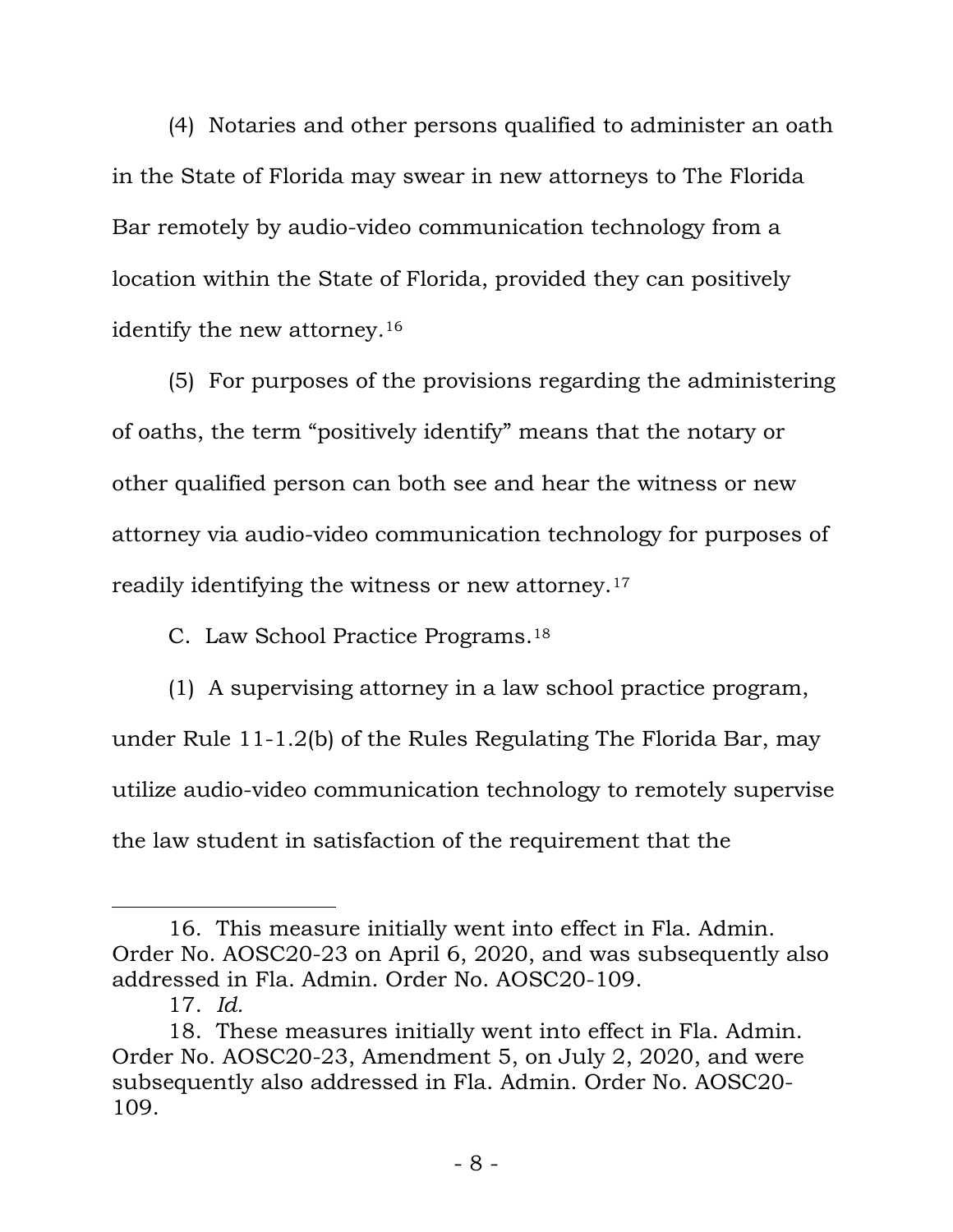supervising attorney be physically present. The supervising attorney and law student must maintain a separate, confidential communication channel during the proceedings.

(2) In a law school practice program, the requirement in Rule 11-1.2(b) of the Rules Regulating The Florida Bar that an indigent person and the supervising attorney must consent in writing to representation by a supervised law student may be satisfied by the judge receiving the consent verbally under oath.

D. Appellate Court Proceedings. Oral argument and other court proceedings and events may be conducted remotely or in person at the discretion of the Chief Justice or chief judge.[19](#page-8-0)

<span id="page-8-0"></span><sup>19.</sup> Measures relating to appellate court proceedings initially went into effect in Fla. Admin. Order No. AOSC20-13 on March 13, 2020, and were subsequently also addressed in Fla. Admin. Order No. AOSC20-17, Fla. Admin. Order No. AOSC20-23, and Fla. Admin. Order No. AOSC20-109.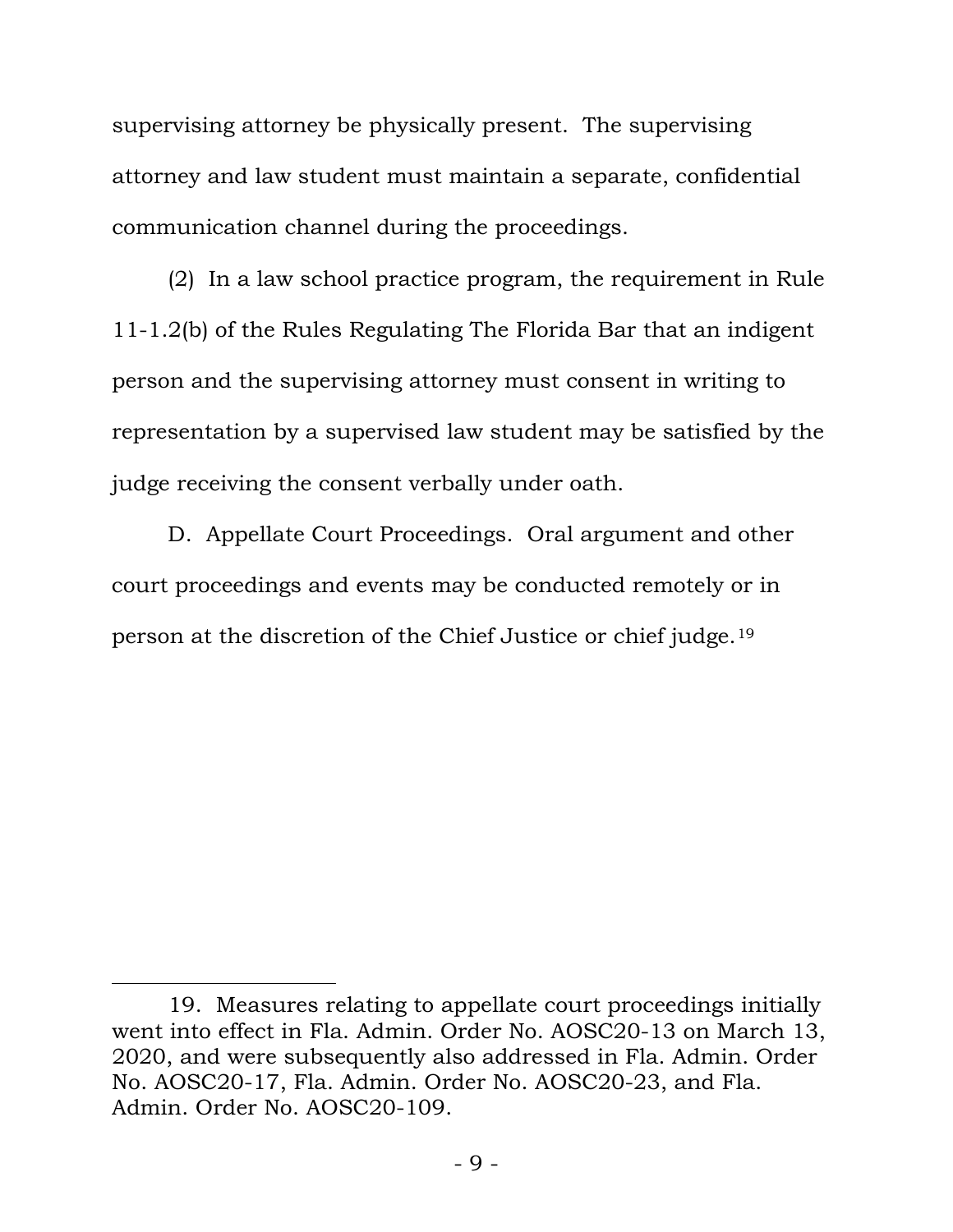E. Trial Court Proceedings[.20](#page-9-0)

(1) Juror Disqualifications, Excusals, and Postponements.[21](#page-9-1) Each chief judge of a judicial circuit may authorize the remote conduct of a proceeding in which disqualifications or excusals pursuant to section 40.013, Florida Statutes, or postponements pursuant to section 40.23, Florida Statutes, may be considered for persons who are summoned as a pool for possible juror service as described in section 40.011(5)(b), Florida Statutes.

(2) Jury and Other Proceedings.

a. Non-statewide grand jury selection and proceedings, civil jury selection proceedings and trial proceedings, and criminal jury selection proceedings and trial proceedings must be conducted in person, unless a remote civil or criminal jury selection proceeding or trial proceeding is authorized under Section II.E.(3).

<span id="page-9-0"></span><sup>20.</sup> Measures relating to trial court proceedings initially went into effect in Fla. Admin. Order No. AOSC20-13 on March 13, 2020, and were subsequently also addressed in Fla. Admin. Order No. AOSC20-15, Fla. Admin. Order No. AOSC20-16, Fla. Admin. Order No. AOSC20-17, Fla. Admin. Order No. AOSC20-18, Fla. Admin. Order No. AOSC20-19, and Fla. Admin. Order No. AOSC20-23.

<span id="page-9-1"></span><sup>21.</sup> This measure initially went into effect in Fla. Admin. Order No. AOSC20-23, Amendment 8, on November 23, 2020.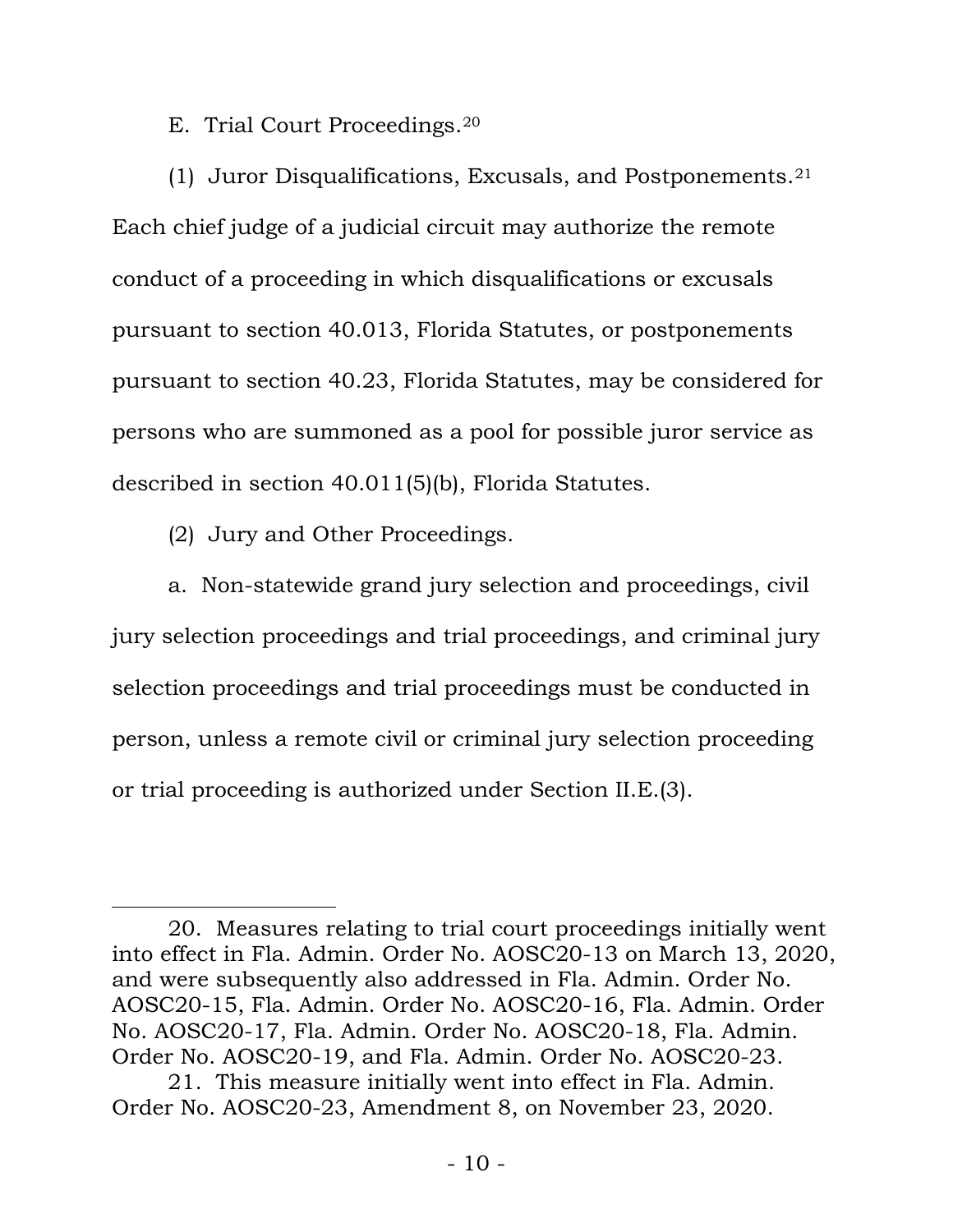b. Hearings to determine whether an individual should be involuntarily committed under the Baker Act or the Marchman Act must be conducted in person unless the facility in which the individual is located is closed to hearing participants due to health and safety measures implemented by the facility for the pandemic or the individual waives the right to physical presence at the hearing.

(3) Remote Civil and Criminal Jury Selection Proceedings and Trial Proceedings.[22](#page-10-0)

- a. A judicial circuit may remotely conduct:
	- i. Civil jury selection proceedings or trial proceedings if all parties consent to participating in the remote proceeding.
	- ii. Criminal jury selection proceedings or trial proceedings if:

<span id="page-10-0"></span><sup>22.</sup> The measure authorizing remote civil jury proceedings initially went into effect in Fla. Admin. Order No. AOSC20-23, Amendment 3, on June 8, 2020, and the measure authorizing remote criminal jury proceedings initially went into effect in Fla. Admin. Order No. AOSC20-23, Amendment 9, on February 17, 2021.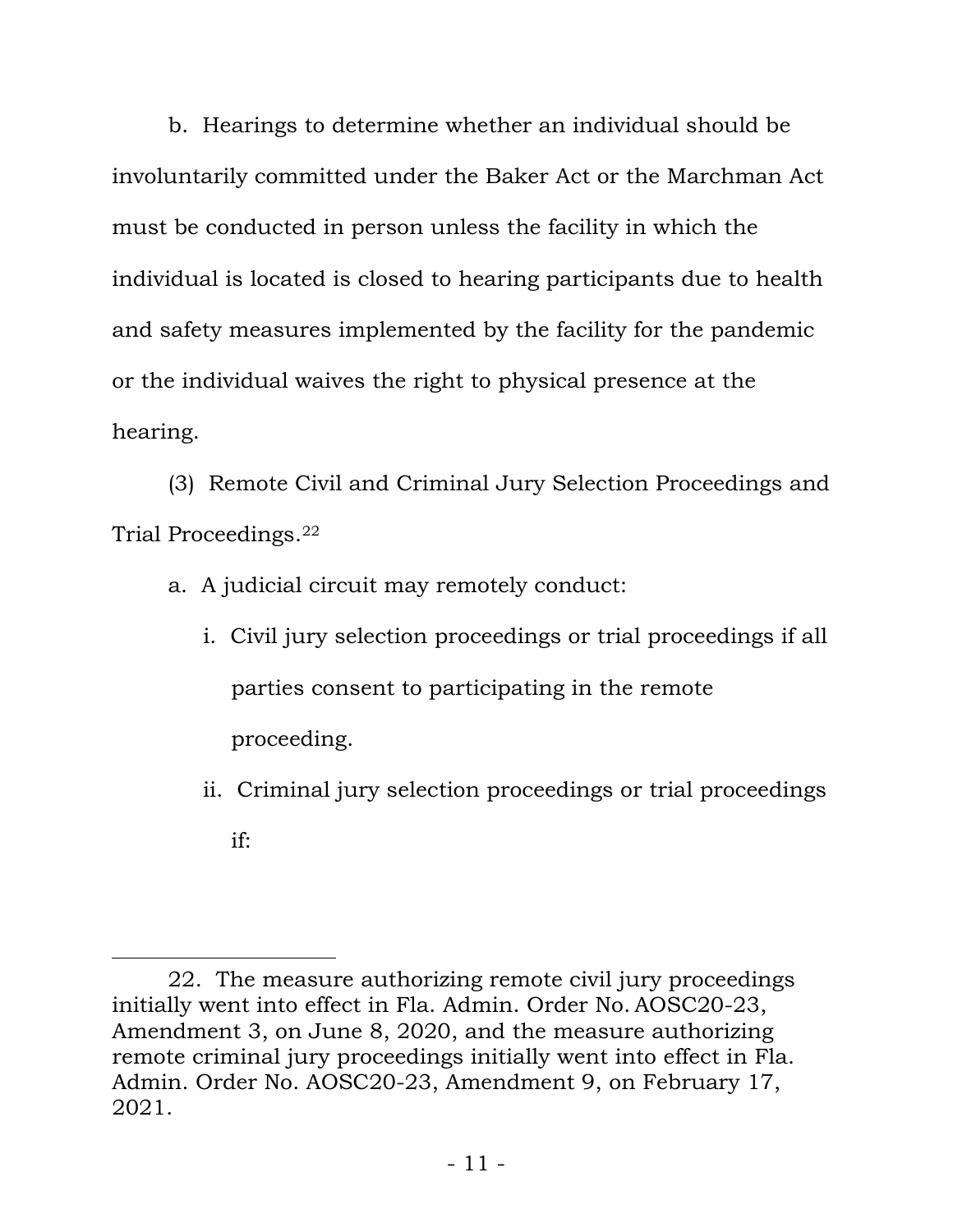- 1. The defendant provides consent in writing and orally on the record establishing that the defendant has knowingly, voluntarily, and intelligently agreed to the remote conduct of the proceeding;
- 2. Counsel for the defendant, if the defendant is represented, indicates orally on the record that they have discussed the potential advantages and disadvantages of remote conduct of the proceeding with the defendant and have concluded that the defendant has knowingly, voluntarily, and intelligently agreed to the remote conduct of the proceeding; and
- 3. The prosecutor indicates the State's and, if applicable, the victim's positions orally on the record regarding remote conduct of the proceeding for purposes of consideration by the presiding judge in determining whether to remotely conduct the proceeding.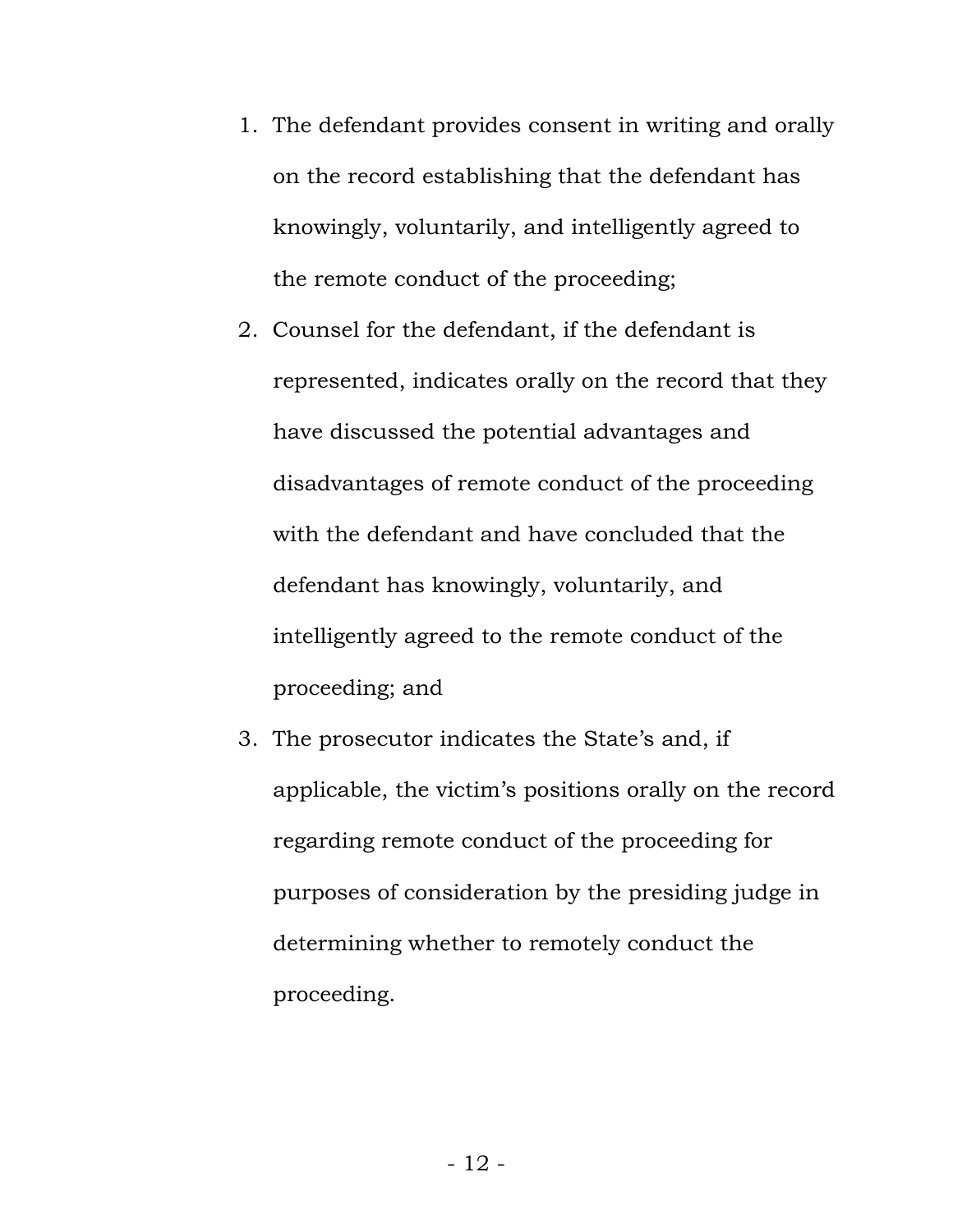b. A court proceeding to obtain the statements required to be provided orally on the record pursuant to Section II.E.(3)a.ii. may be remotely conducted.

c. The cases selected for a remote jury proceeding must be based upon the case being conducive to a remote proceeding and conducted pursuant to the requirements specified in the report titled *Requirements and Evaluation Criteria – Remote Civil and Criminal Jury Trials* and other applicable standards and guidance as may be adopted by the Chief Justice or supreme court.

d. Within 30 days after the remote conduct of a jury selection proceeding or trial proceeding for the first time in a judicial circuit, the circuit must present the results of the proceeding and report its findings and recommendations to the Chief Justice through the state courts administrator.

(4) Other Trial Court Proceedings.[23](#page-12-0) Trial court proceedings that are not addressed under Section II.E.(1), (2), or (3) may be conducted as follows:

<span id="page-12-0"></span><sup>23.</sup> Similar measures initially went into effect in Fla. Admin. Order No. AOSC20-23, Amendment 1, on May 4, 2020.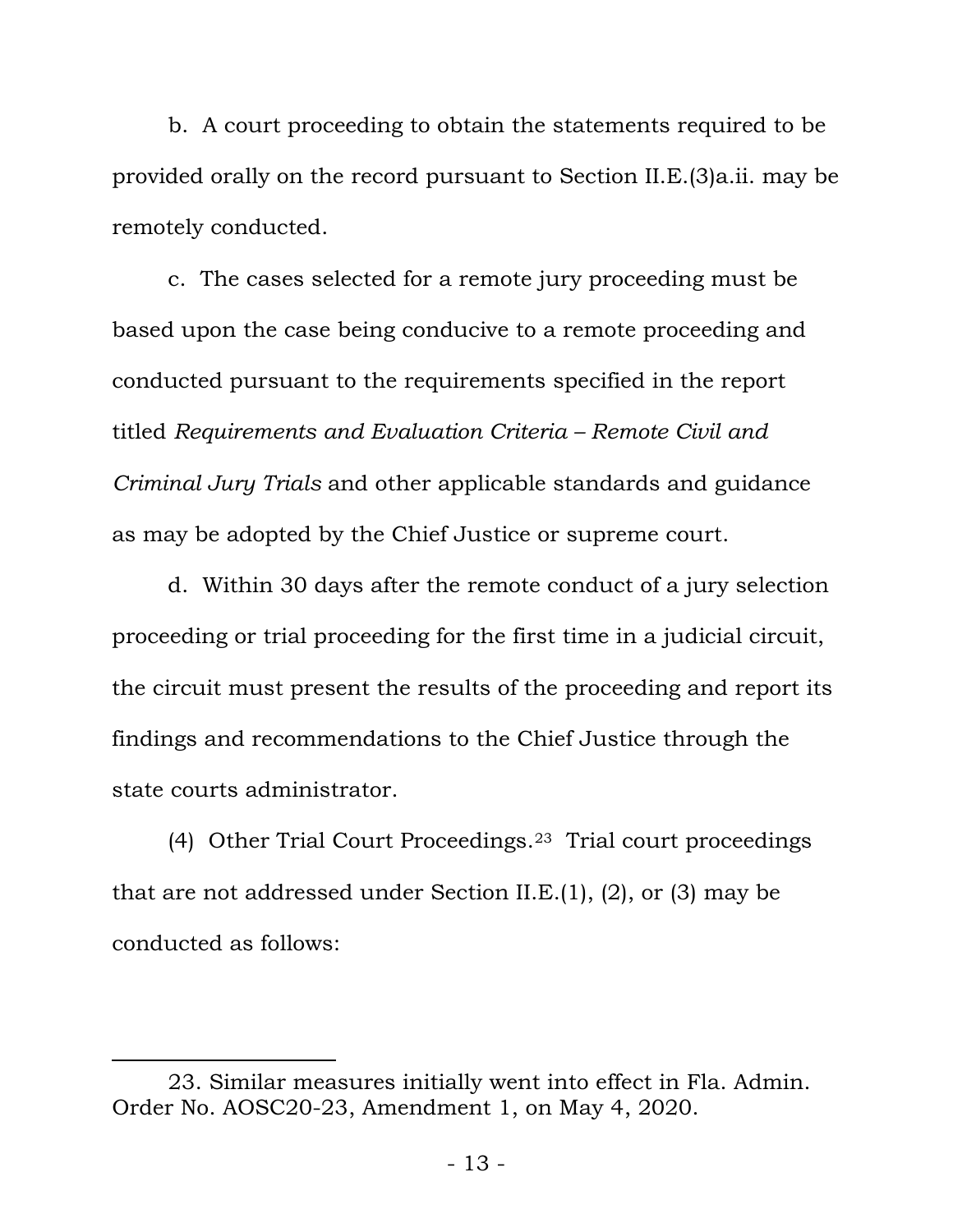- a. Non-jury trials in:
	- i. Criminal cases may be conducted remotely if the requirements for certain statements specified in Section II.E.(3)a.ii. are satisfied or, if not, must be conducted in person.
	- ii. Termination of parental rights and juvenile delinquency cases may be conducted remotely if ordered by the chief judge or the presiding judge or, if not, must be conducted in person.
- b. All other trial court proceedings:
	- i. Must be conducted remotely if requested by a party unless the chief judge or presiding judge determines that the interests of justice require the proceeding to be conducted in person.
	- ii. Should be conducted remotely, as appropriate, to facilitate the efficient and expeditious processing of cases, except that a proceeding must be conducted in person if the chief judge or presiding judge determines that remote conduct of the proceeding is inconsistent with the United States or Florida Constitution, a statute,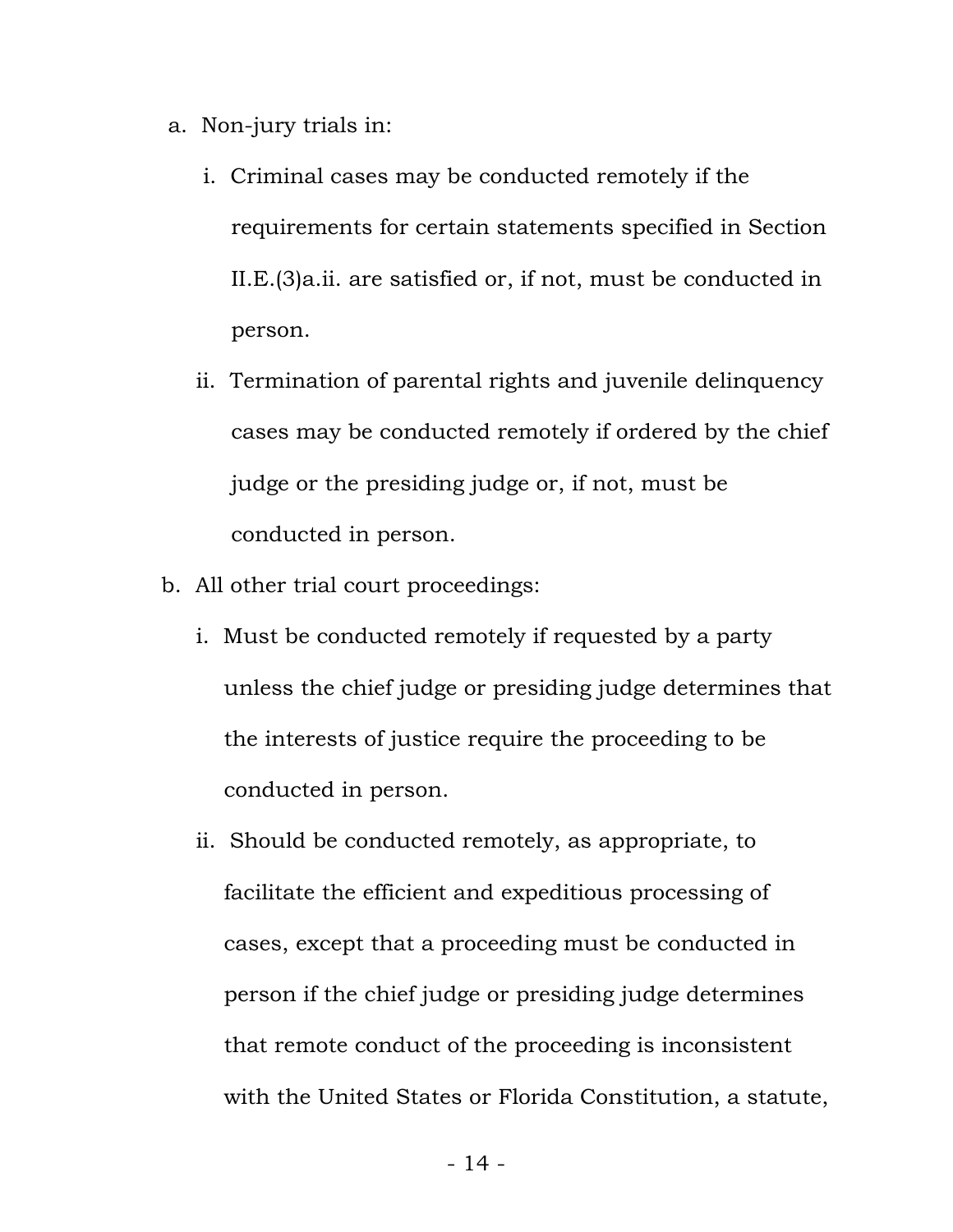or a rule of court, a court order, or an opinion that has not been suspended by administrative order.

(5) In-Person Trial Court Proceedings.[24](#page-14-0) It is the responsibility of the chief judge to ensure that trial court proceedings that must be in person pursuant Section II.E.(2) or (4) are conducted to the fullest extent feasible consistent with Section I. Chief judges shall have the discretion to determine how best to utilize available trial court resources and facility space to conduct in-person proceedings, but before making such determination should consider the following priorities listed from highest to lowest:

- a. Essential proceedings as previously identified in Section III.D.(1) of Fla. Admin. Order No. AOSC20-23, Amendment 13.
- b. Circuit and county criminal trials with an in-custody defendant.
- c. Circuit trials for juveniles being tried as an adult.
- d. Juvenile delinquency trials.

<span id="page-14-0"></span><sup>24.</sup> Similar measures initially went into effect in Fla. Admin. Order No. AOSC20-23, Amendment 8, on November 23, 2020.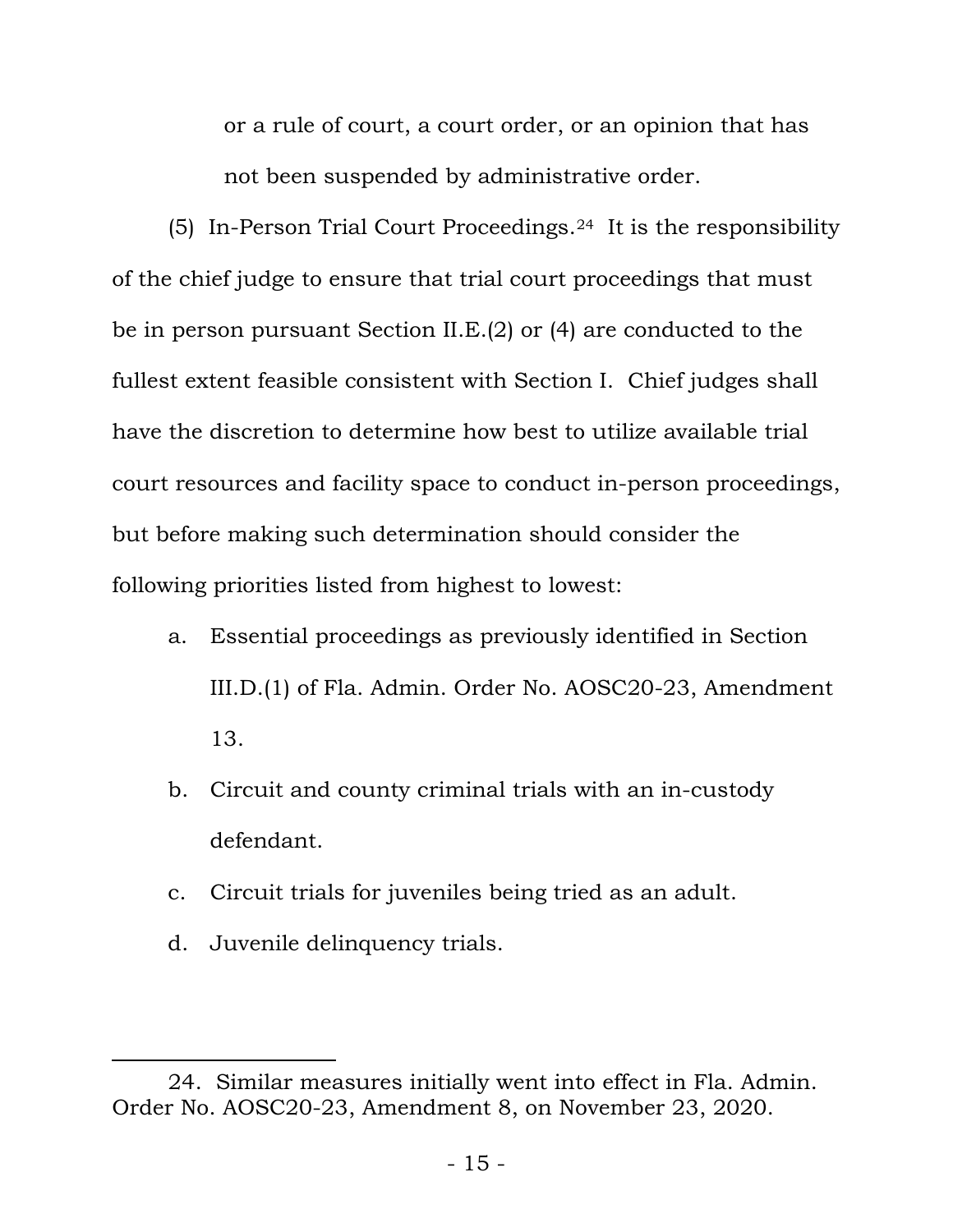e. Circuit and county criminal trials with an out-of-custody defendant.

f. Termination of parental rights trials.

g. Circuit civil jury trials.

h. County civil jury trials.

i. All other trial court proceedings.

(6) Case Resolution.<sup>25</sup> To maximize the resolution of all cases, chief judges:

a. Must direct all judges within their circuits to strictly comply with Florida Rule of General Practice and Judicial Administration 2.545(a), (b), and (e), which respectively require judges to conclude litigation as soon as it is reasonably and justly possible to do so, to take charge of all cases at an early stage and to control the progress of the case thereafter until it is determined, and to apply a firm continuance policy allowing continuances only for good cause shown.

b. Are encouraged, where consistent with public health and safety, to:

<span id="page-15-0"></span><sup>25.</sup> *Id.*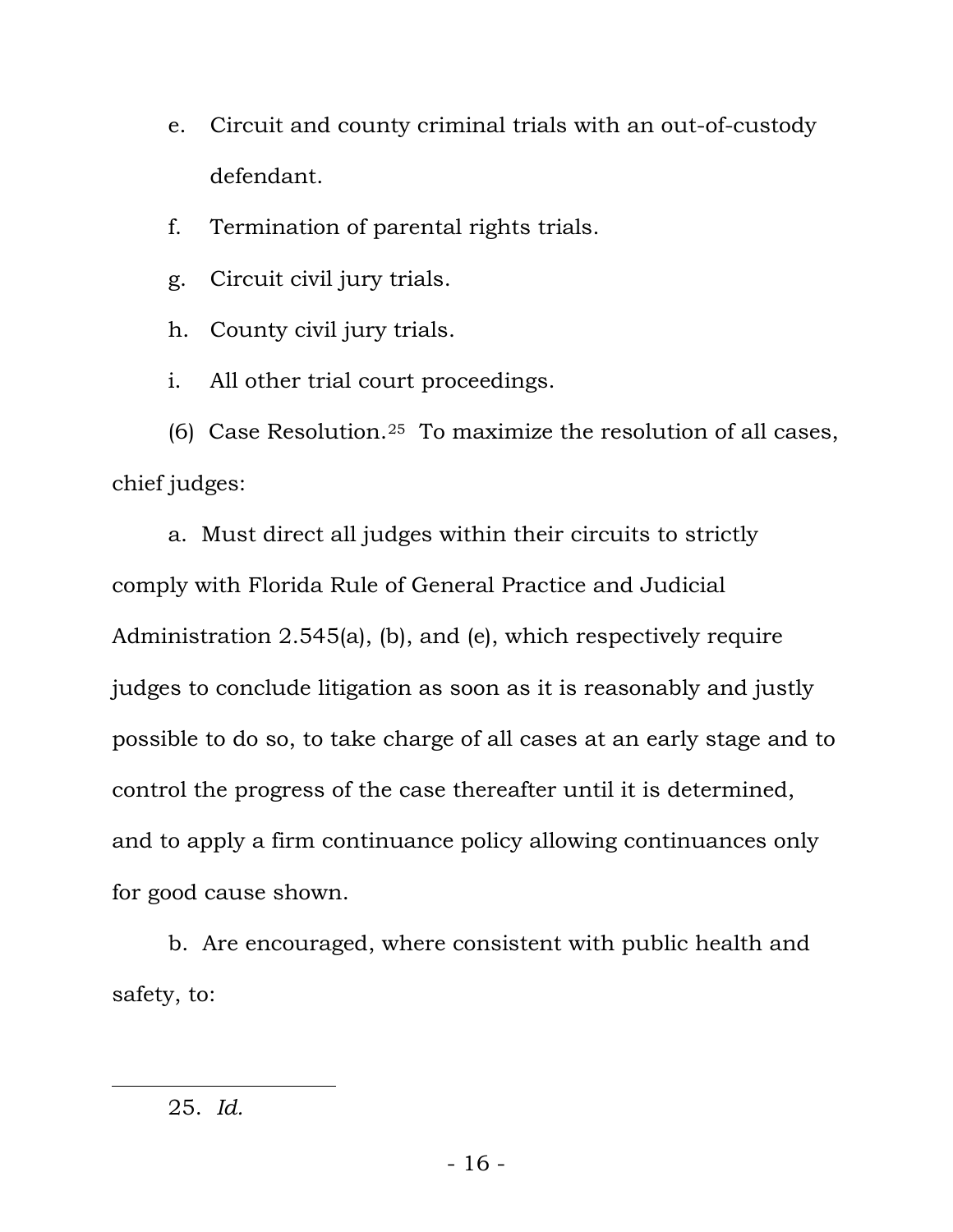- i. Use non-traditional facilities or underutilized courthouse space to increase the court's capacity for in-person proceedings.
- ii. Reassign judges and court staff to proceedings having the highest priority.
- iii. Implement scheduling practices that promote the conduct of as many jury trials as feasible. Consistent with Section II.E.(5), the scheduling of trials in criminal cases should be prioritized to facilitate the prompt resolution of these cases.
- iv. Communicate to the local Bar that lawyers must strictly comply with Florida Rule of General Practice and Judicial Administration 2.545(a), which requires lawyers to conclude litigation as soon as it is reasonably and justly possible to do so, and that the pandemic alone is not a basis for a lawyer's failure to prepare a case for trial or otherwise actively manage a case.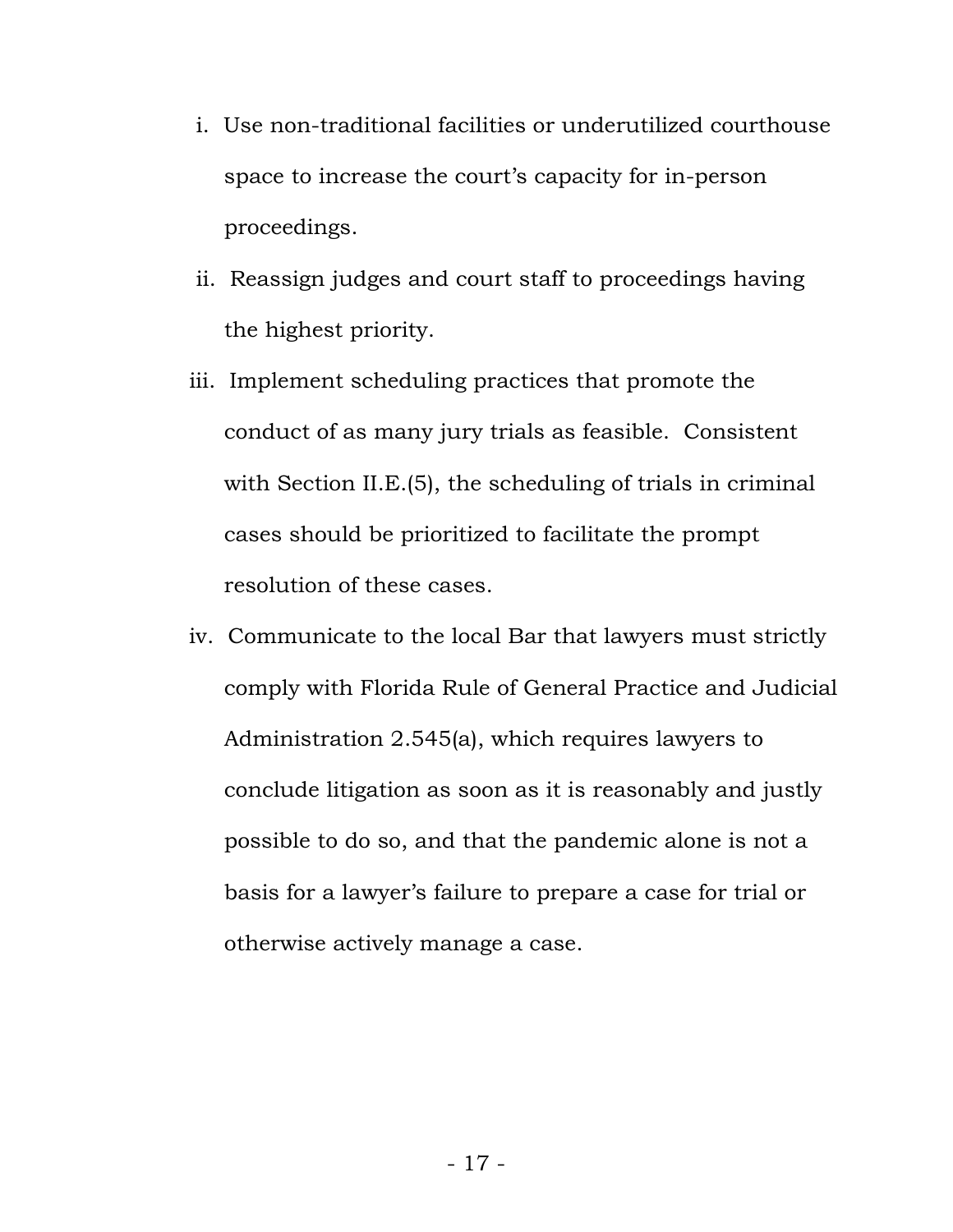(7) Civil Case Management.[26](#page-17-0) To maximize the resolution of civil cases, chief judges were required to have issued an administrative order applicable to each county within the judicial circuit, except as provided in Section II.E.(7)b., that took effect on April 30, 2021, to require the presiding judge for each civil case<sup>[27](#page-17-1)</sup> to actively manage civil cases in the manner specified below.

<span id="page-17-0"></span><sup>26.</sup> These measures initially went into effect in Fla. Admin. Order No. AOSC20-23, Amendment 10, on March 9, 2021.

<span id="page-17-1"></span><sup>27.</sup> As used in Section II.E.(7), the term "civil case" means actions to which the Florida Rules of Civil Procedure apply, as identified in Florida Rule of Civil Procedure 1.010, and actions in which the court has ordered that the action proceed under one or more of the Florida Rules of Civil Procedure pursuant to Florida Small Claims Rule 7.020(c) if the deadline for the trial date specified in Florida Small Claims Rule 7.090(d) no longer applies in the action, but does not include actions subject to section 51.011, Florida Statutes, post-judgment proceedings, and writs to which Florida Rule of Civil Procedure 1.630 applies. *See* Florida Rule of Civil Procedure 1.010 (stating that the Florida Rules of Civil Procedure "apply to all actions of a civil nature and all special statutory proceedings in the circuit courts and county courts except those to which the Florida Probate Rules, the Florida Family Law Rules of Procedure, or the Small Claims Rules apply."); Florida Small Claims Rule 7.020(c) (stating that "In any particular action, the court may order that action to proceed under 1 or more additional Florida Rules of Civil Procedure on application of any party or the stipulation of all parties or on the court's own motion."); Florida Small Claims Rule 7.090(d) (providing that the trial in a small claims action must be set not more than 60 days from the date of the pretrial conference except as otherwise specified); Florida Rule of Civil Procedure 1.630 (addressing actions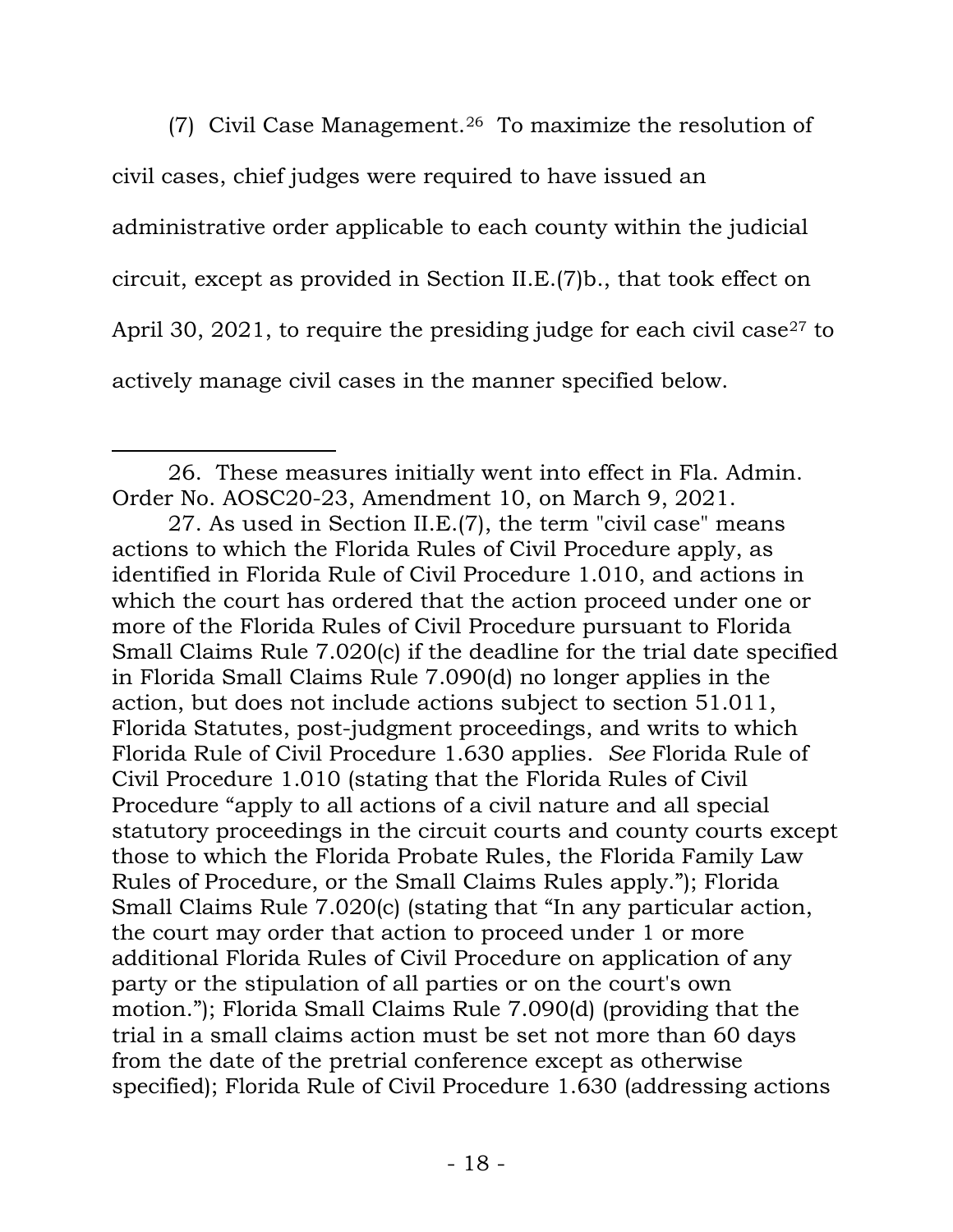- a. The administrative order must have:
	- i. Required review of each civil case to determine whether it is complex, streamlined, or general.
		- 1. Complex civil cases are actions that have been or may be designated by court order as complex under Florida Rule of Civil Procedure 1.201. Upon such designation, the action must proceed as provided in the rule.
		- 2. Streamlined civil cases must be identified based on criteria determined by the chief judge and specified in the administrative order. Criteria that the chief judge may wish to consider for the identification of streamlined cases include whether the case involves: few parties; non-complex issues related to liability and damages; few anticipated pretrial motions; limited need for discovery; few witnesses; minimal

for the issuance of writs of mandamus, prohibition, quo warranto, and habeas corpus); and section 51.011, Florida Statutes (providing a summary procedure for the resolution of certain actions when specified by statute or rule).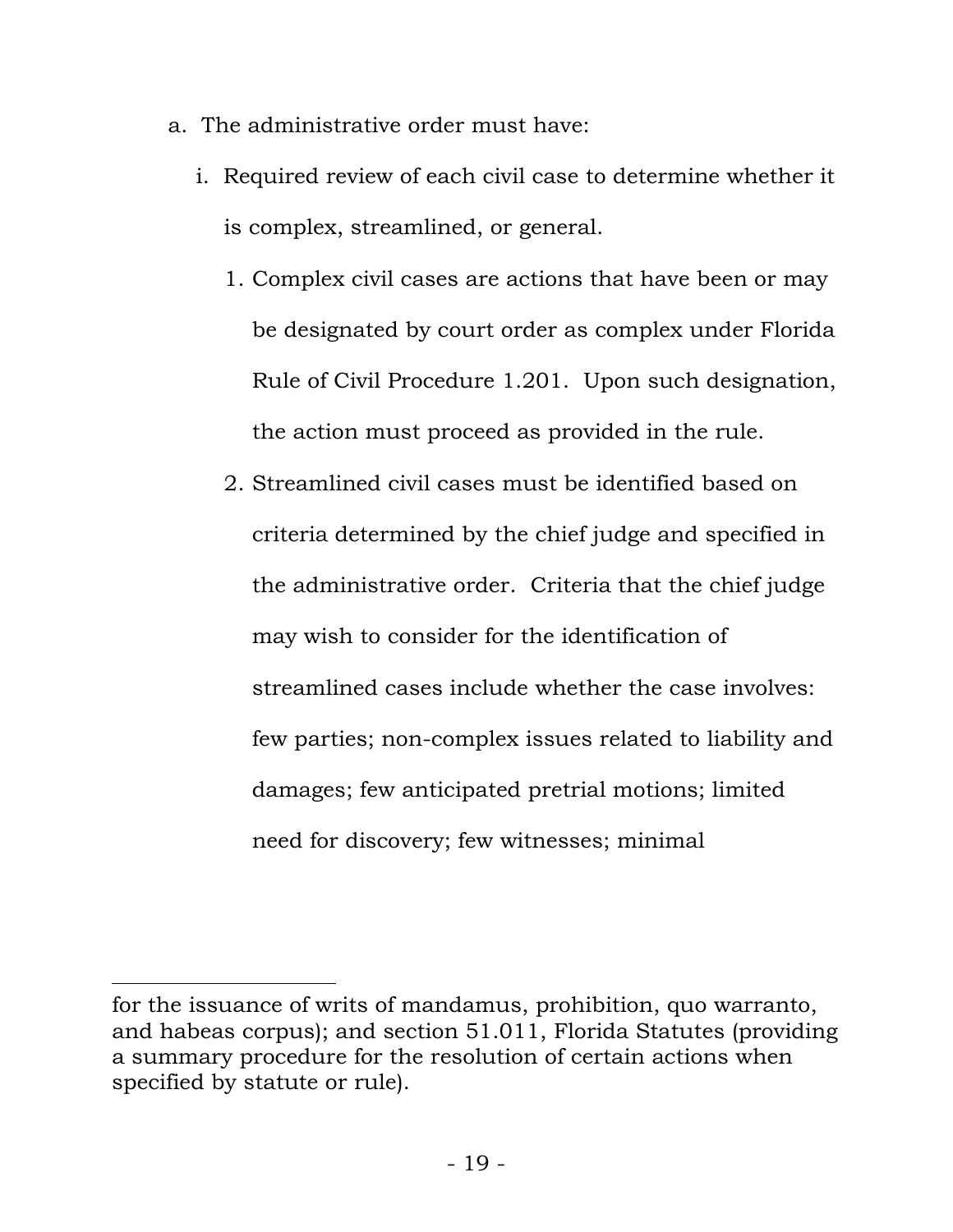documentary evidence; and an anticipated trial length of less than two days.

3. General civil cases are all other civil cases.

- ii. Required the presiding judge to issue a case management order for each streamlined and general civil case that at a minimum specifies the deadlines for service of complaints, service under extensions, and adding new parties and the deadlines by which: fact and expert discovery must be completed; all objections to pleadings and pretrial motions must be resolved; and mediation must have occurred. The case management order must also specify the projected date of trial; indicate that the deadlines established in the order will be strictly enforced by the court; indicate that a firm trial date will be ordered by the presiding judge when the case is at issue pursuant to Florida Rule of Civil Procedure 1.440; and address any other matters required by the chief judge. If the streamlined or general civil case is:
	- 1. Subject to dismissal for a lack of prosecution pursuant to Florida Rule of Civil Procedure 1.420(e), a case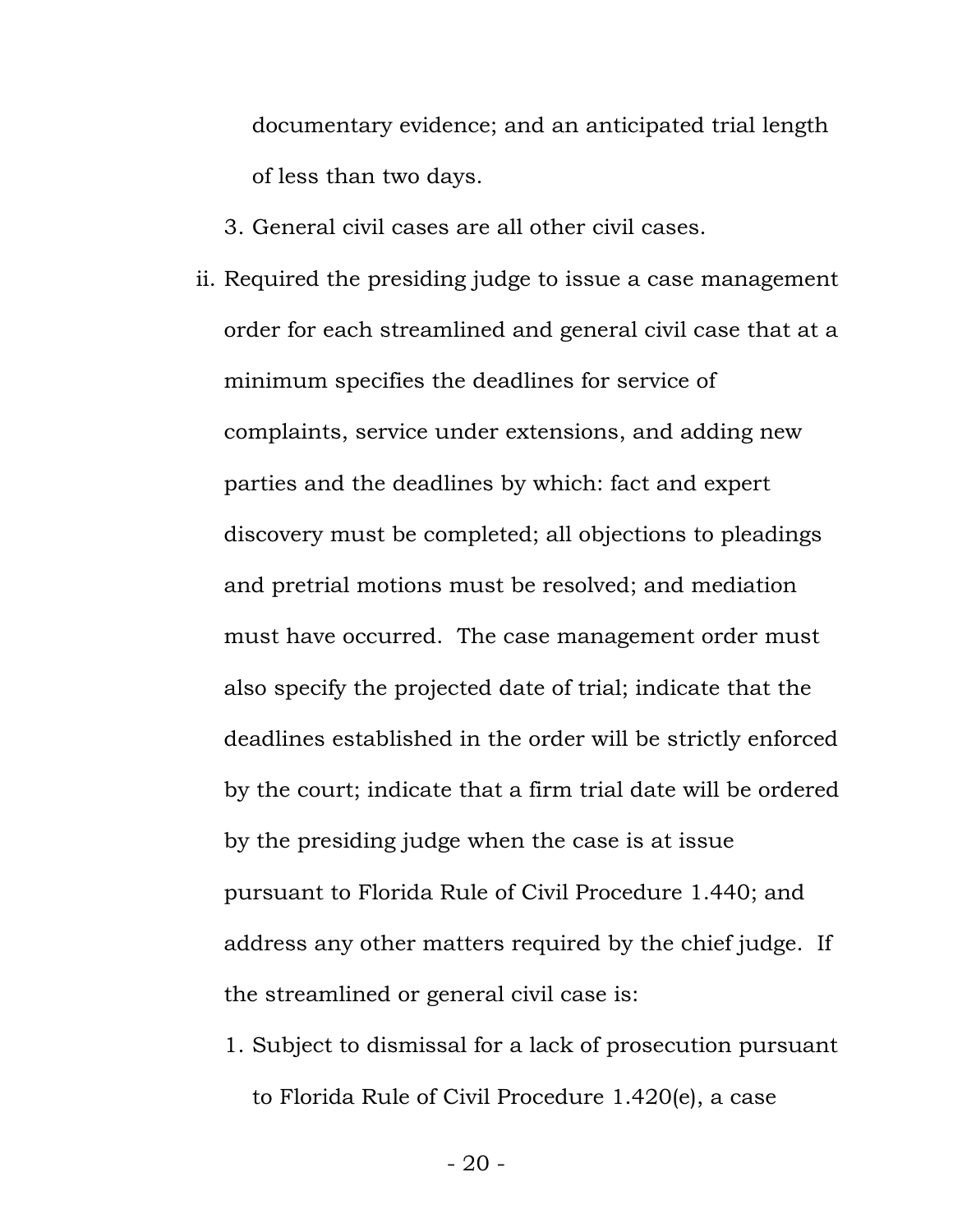management order is required only if the court determines that the action should remain pending and must be issued within 30 days after such determination.

- 2. Subject to a statutory stay or a moratorium preventing the prosecution of the case, the case management order must be issued in a case filed:
	- On or after April 30, 2021, within 45 days after the stay or the moratorium ends or within 30 days after service of the complaint on the last of all named defendants, whichever date is later; or
	- Before April 30, 2021, by December 3, 2021, within 45 days after the stay or the moratorium ends, or within 30 days after service of the complaint on the last of all named defendants, whichever date is later. The case management order must address each deadline identified under Section II.E.(7)a.ii. and the projected date for trial if such event has not yet occurred in the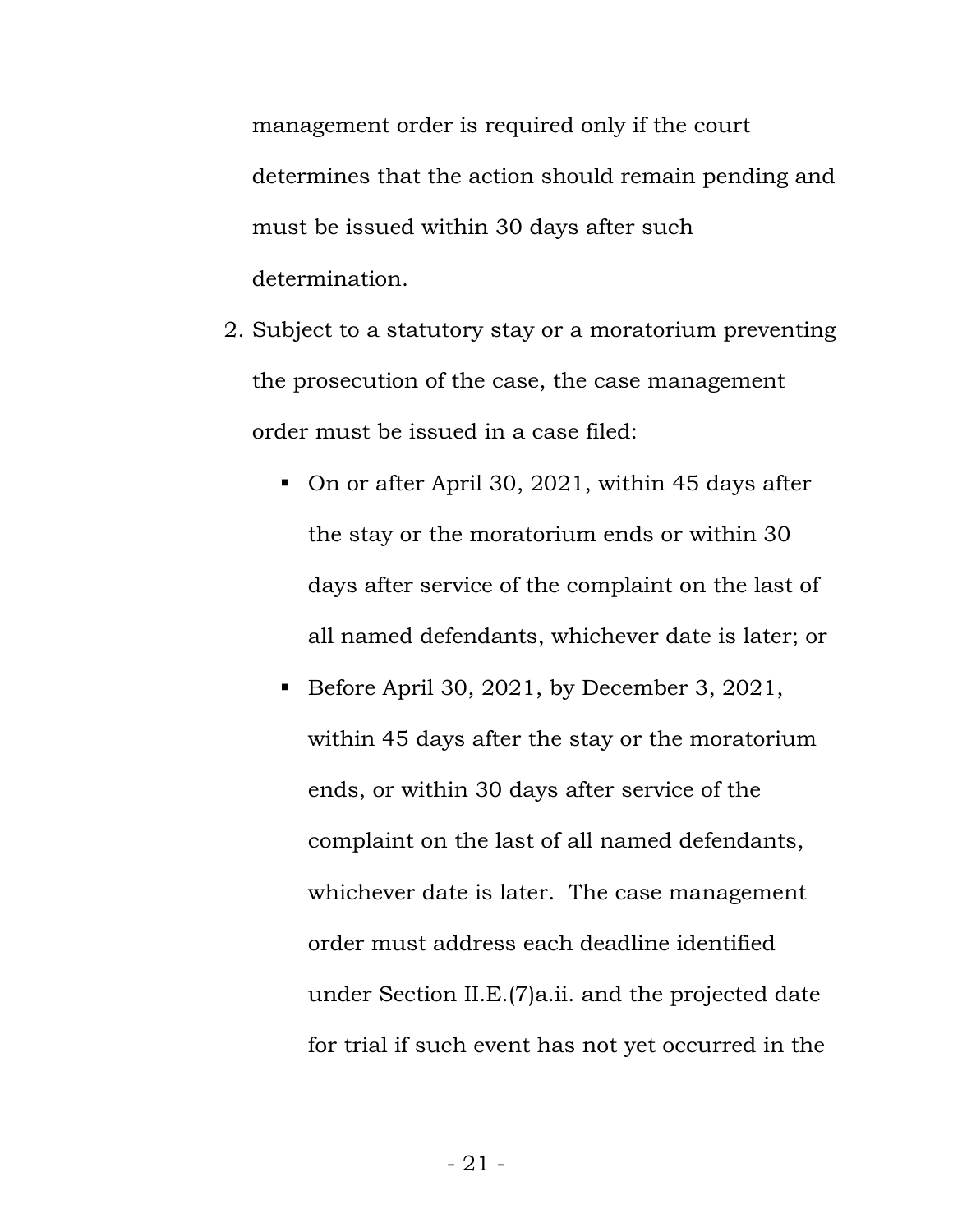case or has not yet been specified by other court order.

- 3. Not subject to a statutory stay or a moratorium, the case management order must be issued in a case filed:
	- On or after April 30, 2021, within 30 days after service of the complaint on the last of all named defendants; or
	- Before April 30, 2021, the case management order must be issued by December 3, 2021. The case management order must address each deadline identified under Section II.E.(7)a.ii. and the projected date for trial if such event has not yet occurred in the case or has not yet been specified by other court order.

iii.Established maximum periods within which the deadlines required by Section II.E.(7)a.ii. and the projected date of trial must be set in the case management order. The maximum periods must be differentiated based on whether the civil case is streamlined or general and must be consistent with the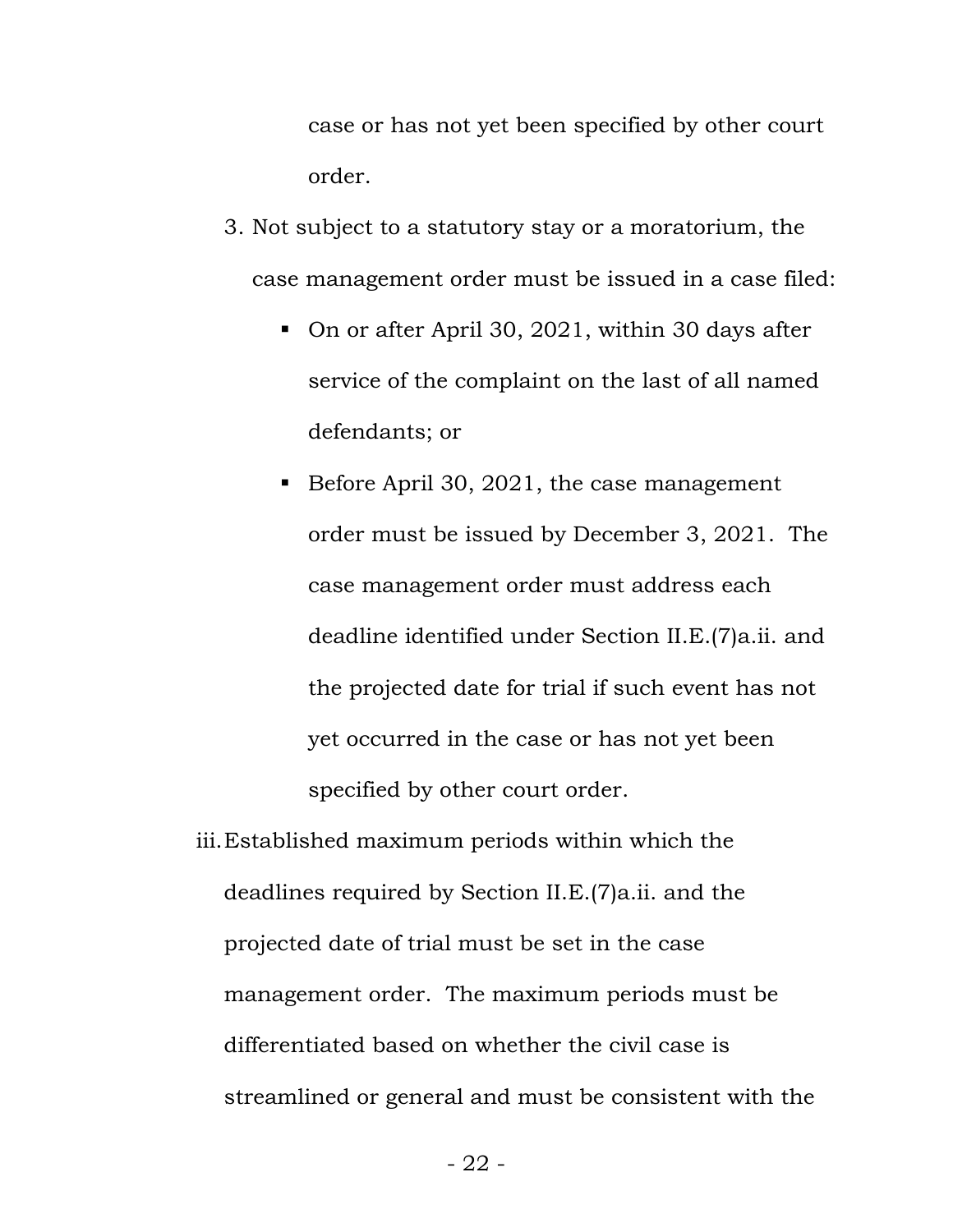time standards specified in Florida Rule of General Practice and Judicial Administration 2.250(a)(1)(B) for the completion of civil cases.

b. If a judicial circuit or county within the judicial circuit was implementing a written civil case management protocol as of March 9, 2021, that required the entry of a case management order for each civil case that addressed each deadline identified under Section II.E.(7)a.ii. and the projected date for trial, the chief judge is authorized to continue to use the protocol in the judicial circuit or county instead of issuing the administrative order required by this section.

c. Each administrative order issued by the chief judge pursuant to this section and written civil case management protocol described in Section II.E.(7)b. was required to be submitted to the chair of the Workgroup on the Improved Resolution of Civil Cases, as established by *In Re: Workgroup on Improved Resolution of Civil Cases*, Fla. Admin. Order No. AOSC19-73 (Oct. 31, 2019), by May 7, 2021. If subsequently amended, the administrative order or protocol must be submitted to the chair of the workgroup within seven days after the amendment is issued.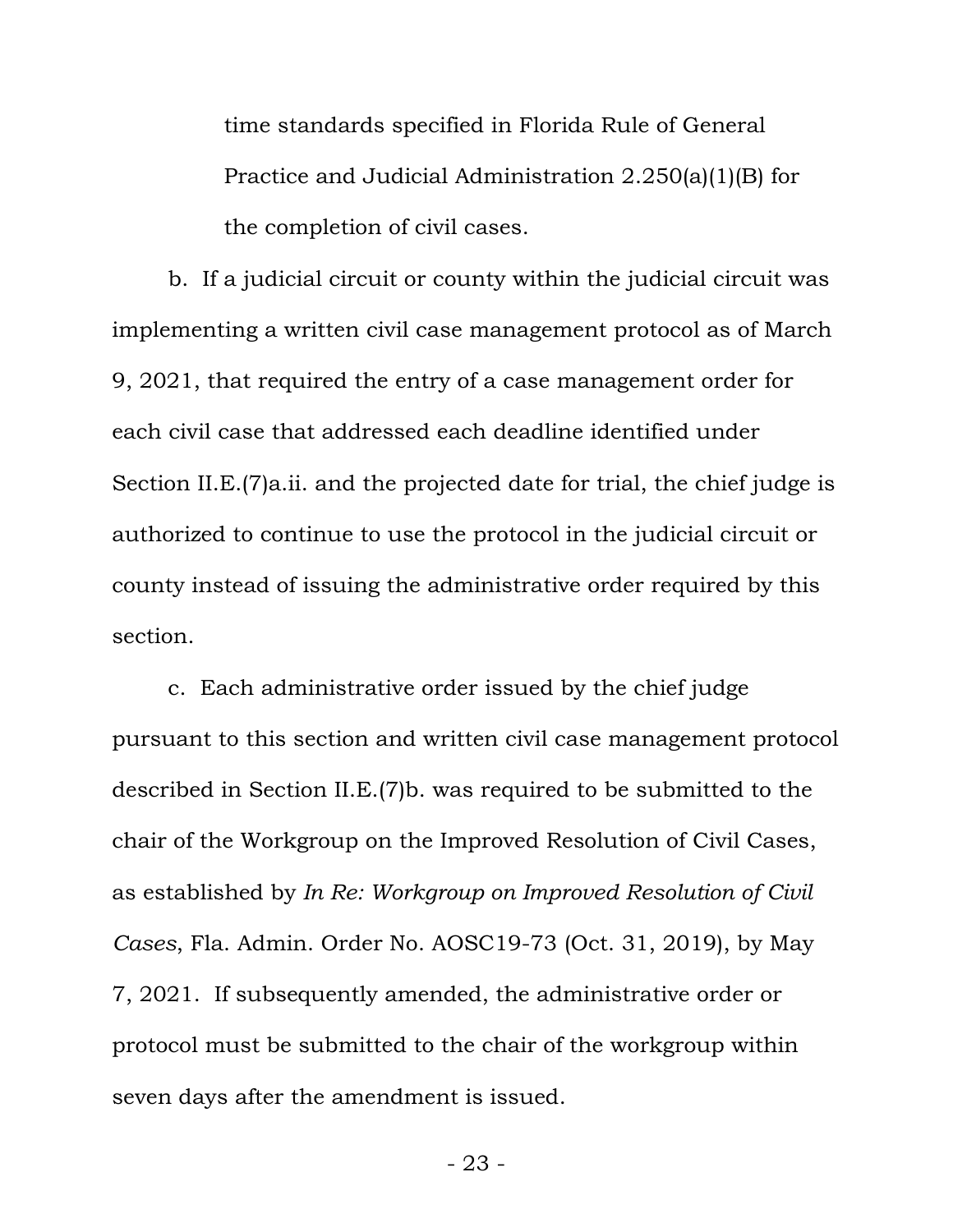(8) Speedy Trial in Criminal Court Proceedings.[28](#page-23-0)

a. All time periods involving the speedy trial procedure in criminal court proceedings remain suspended until the close of business on:

> i. October 4, 2021, for persons who were taken into custody[29](#page-23-1) before March 14, 2020. When the suspension ends and the time periods resume, any time that accrued under the procedure for a person before the suspension began at the close of business on March 13, 2020, must be subtracted from the time periods provided by the procedure. *See, e.g.*, *Sullivan v. State*, 913 So. 2d 762 (Fla. 5th DCA 2005), and *State v. Hernandez*, 617 So. 2d 1103 (Fla. 3rd DCA 1993). ii. January 3, 2022, for persons who were taken into

custody on or after March 14, 2020.

<span id="page-23-0"></span><sup>28.</sup> This measure initially went into effect in Fla. Admin. Order No. AOSC20-13 at the close of business on March 13, 2020, and was subsequently also addressed in Fla. Admin. Order No. AOSC20-17 and in Fla. Admin. Order No. AOSC20-23.

<span id="page-23-1"></span><sup>29.</sup> As used in Section II.E.(8)a., the term "taken into custody" has the same meaning as provided in Florida Rule of Criminal Procedure 3.191(d).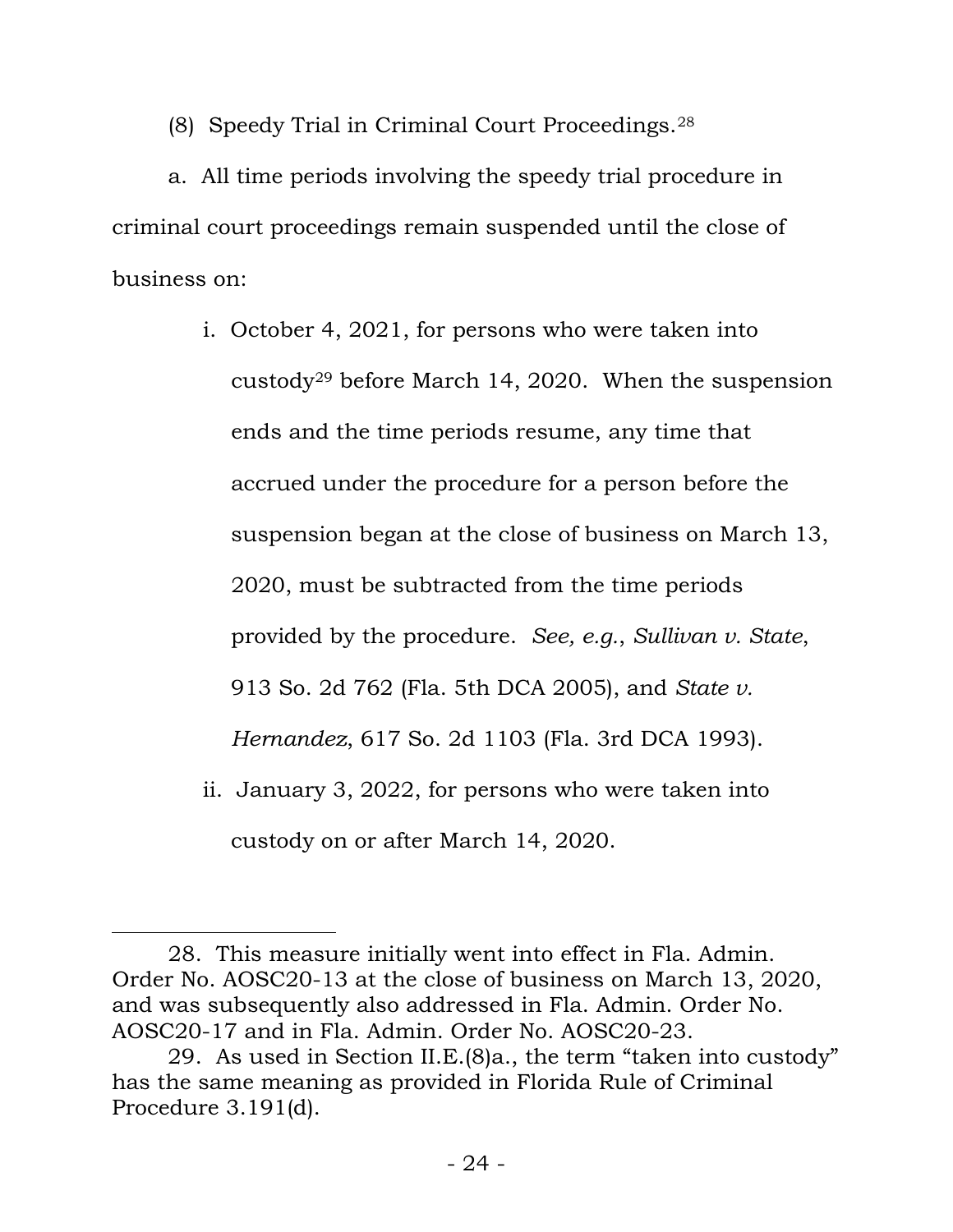b. When the time periods involving the speedy trial procedure resume under Section II.E.(8)a.:

- i. The 10-day time period in Florida Rule of Criminal Procedure 3.191(p)(3) is increased to 30 days; and
- ii. Florida Rule of Criminal Procedure 3.191(*l*) is modified to authorize a court to order an extension of the time periods provided under the rule for the following exceptional circumstances: general congestion of the court's docket, a lack of courtroom space, an unavailability of jurors, or a personnel shortage for public defenders, state attorneys, clerks of court, or the courts.

(9) Speedy Trial in Juvenile Court Proceedings.[30](#page-24-0) All time periods involving the speedy trial procedure in juvenile court proceedings remain suspended until the close of business on October 4, 2021. When the suspension ends and the time periods resume, any time that accrued under the procedure for a juvenile

<span id="page-24-0"></span><sup>30.</sup> This measure initially went into effect in Fla. Admin. Order No. AOSC20-13 at the close of business on March 13, 2020, and was subsequently also addressed in Fla. Admin. Order No. AOSC20-17 and in Fla. Admin. Order No. AOSC20-23.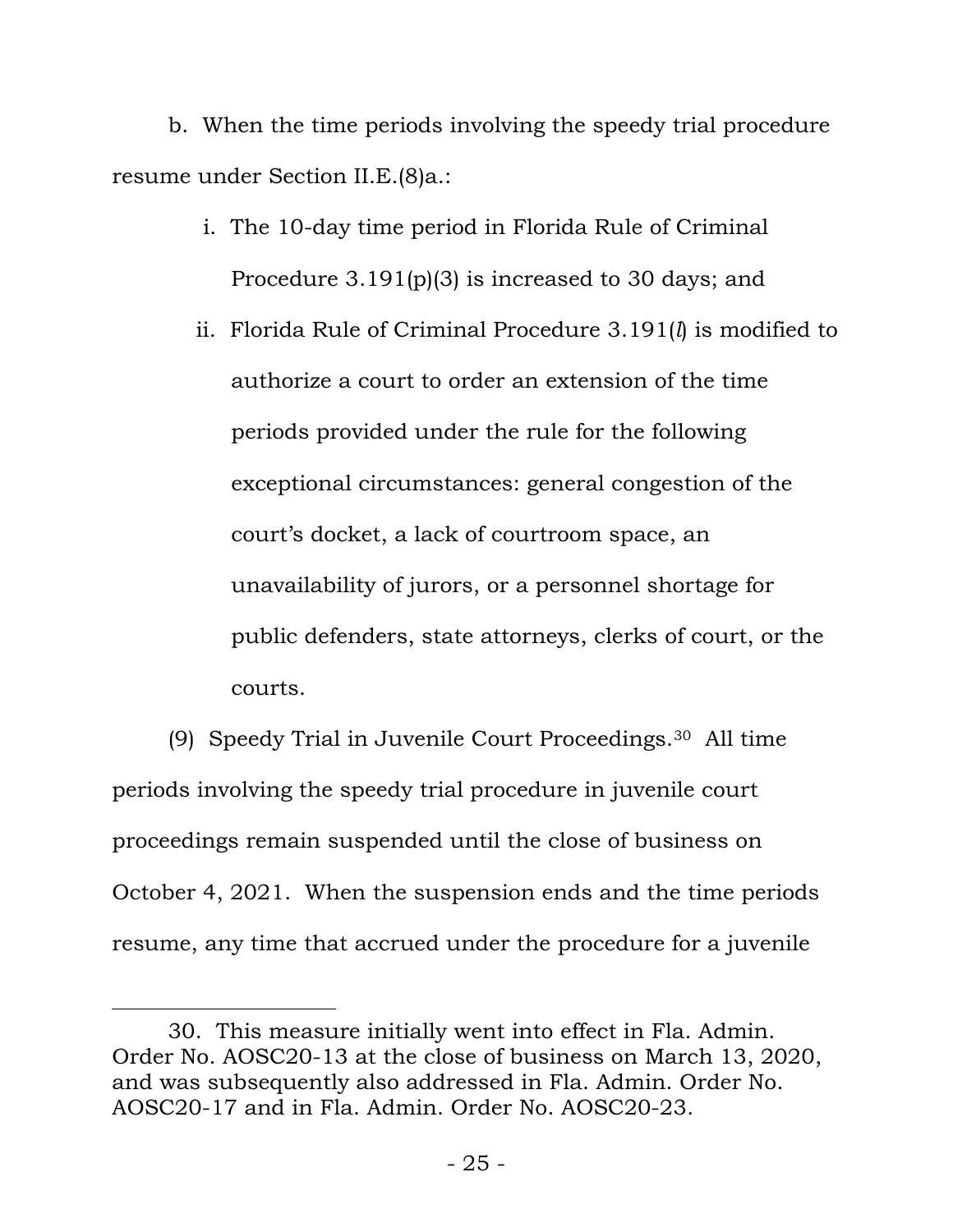before the suspension began at the close of business on March 13, 2020, must be subtracted from the time periods provided by the procedure. *See, e.g., Sullivan v. State*, 913 So. 2d 762 (Fla. 5th DCA 2005), and *State v. Hernandez*, 617 So. 2d 1103 (Fla. 3rd DCA 1993).

(10) Incompetence to Proceed.[31](#page-25-0) Where exigencies make it impossible to meet the 20-day time period in Florida Rule of Criminal Procedure 3.210(b), chief judges of the circuit courts remain authorized to direct judges to hold competency hearings as soon as feasible after the date of filing a motion to determine competency. Chief judges also remain authorized to allow experts and attorneys to conduct and attend competency evaluations by remote means, if feasible.

(11) Defendants Arrested on Warrant or Capias from Another Florida Jurisdiction.3[2](#page-25-1) To mitigate the health risks associated with the incarceration and transportation of defendants during the

<span id="page-25-0"></span><sup>31.</sup> This measure initially went into effect in Fla. Admin. Order No. AOSC20-17 on March 24, 2020, and was subsequently also addressed in Fla. Admin. Order No. AOSC20-23.

<span id="page-25-1"></span><sup>32.</sup> These measures initially took effect in Fla. Admin. Order No. AOSC20-17 on March 24, 2020, and were subsequently also addressed in Fla. Admin. Order No. AOSC20-23.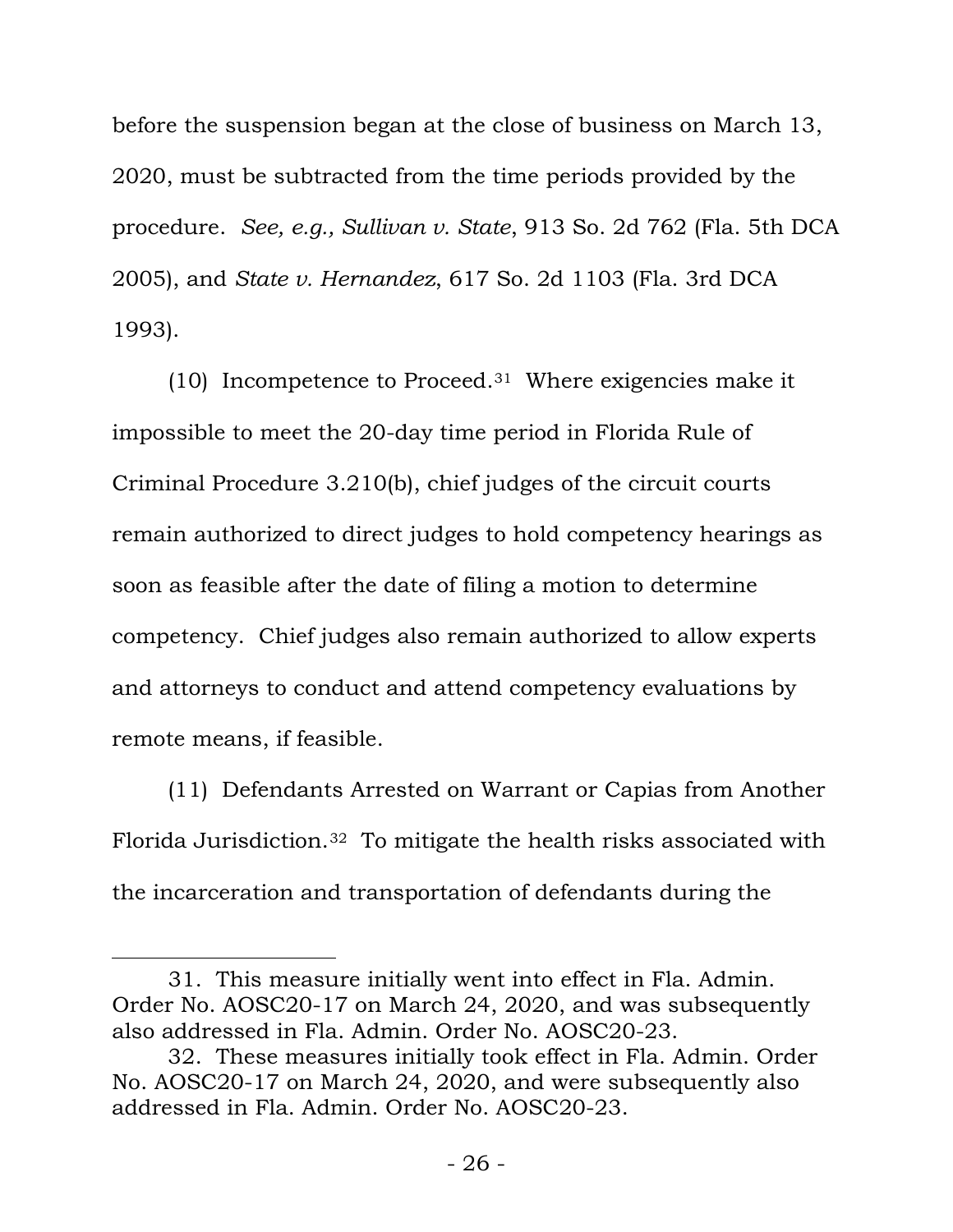pandemic, when a defendant is arrested on a warrant or capias from another Florida jurisdiction, chief judges of the circuit courts remain encouraged to facilitate communication between the circuit or county where the case originated ("home court") and the circuit or county where the defendant is incarcerated ("holding court"), for the handling of matters on a temporary basis, as follows:

a. Pretrial Release and First Appearance Hearings. Chief judges remain authorized to direct judges conducting pretrial release and first appearance hearings to address detention and monetary bond or other conditions of pretrial release in the county of arrest, regardless of whether the case is transferred, rather than requiring transport of the defendant to the county where any warrant or capias originated.

For capiases and violation of probation warrants, before setting monetary bond or other conditions of pretrial release, the first appearance judge, in order to make a proper decision regarding monetary bond or other conditions of pretrial release, must rely on relevant information from the following individuals in the county that issued the capias or warrant: the issuing judge, defense counsel if any, and the state attorney.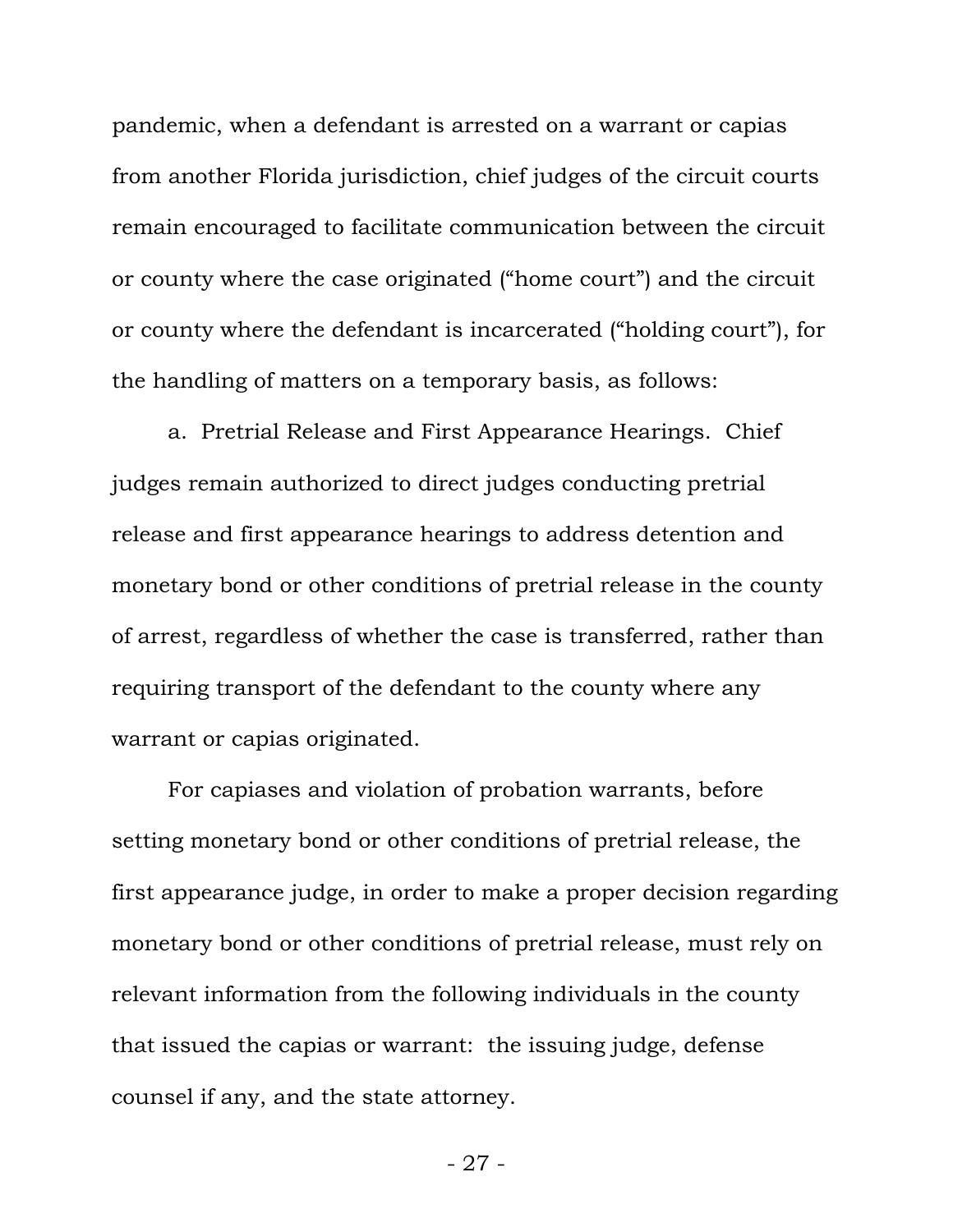Action taken by the holding court at first appearance and any pretrial release hearing should be promptly reported to the home court and reflected in the record of the case.

Any provision of Florida Rule of Criminal Procedure 3.131 inconsistent with these measures remains suspended.

b. Pleas. Judges remain encouraged to coordinate with prosecutors, attorneys, defendants, and victims in order to utilize section 910.035, Florida Statutes, which allows for pleas of guilty or nolo contendere for persons arrested in counties outside of the county of prosecution, upon the consent of the defendant and the state attorney in the county where the crime was committed.

c. Rights of Parties. In cases that are not handled by a plea or pretrial release such that the defendant will continue to be detained in the jurisdiction of the holding court for an indefinite period of time, chief judges are directed to ensure that the due process rights of the defendant are protected by facilitating the temporary transfer of the case to the holding court, if necessary; by having a judge from the holding court designated by the Chief Justice, or designated by the chief judge if the home and holding court are within the same circuit, as a judge of the home court to handle

- 28 -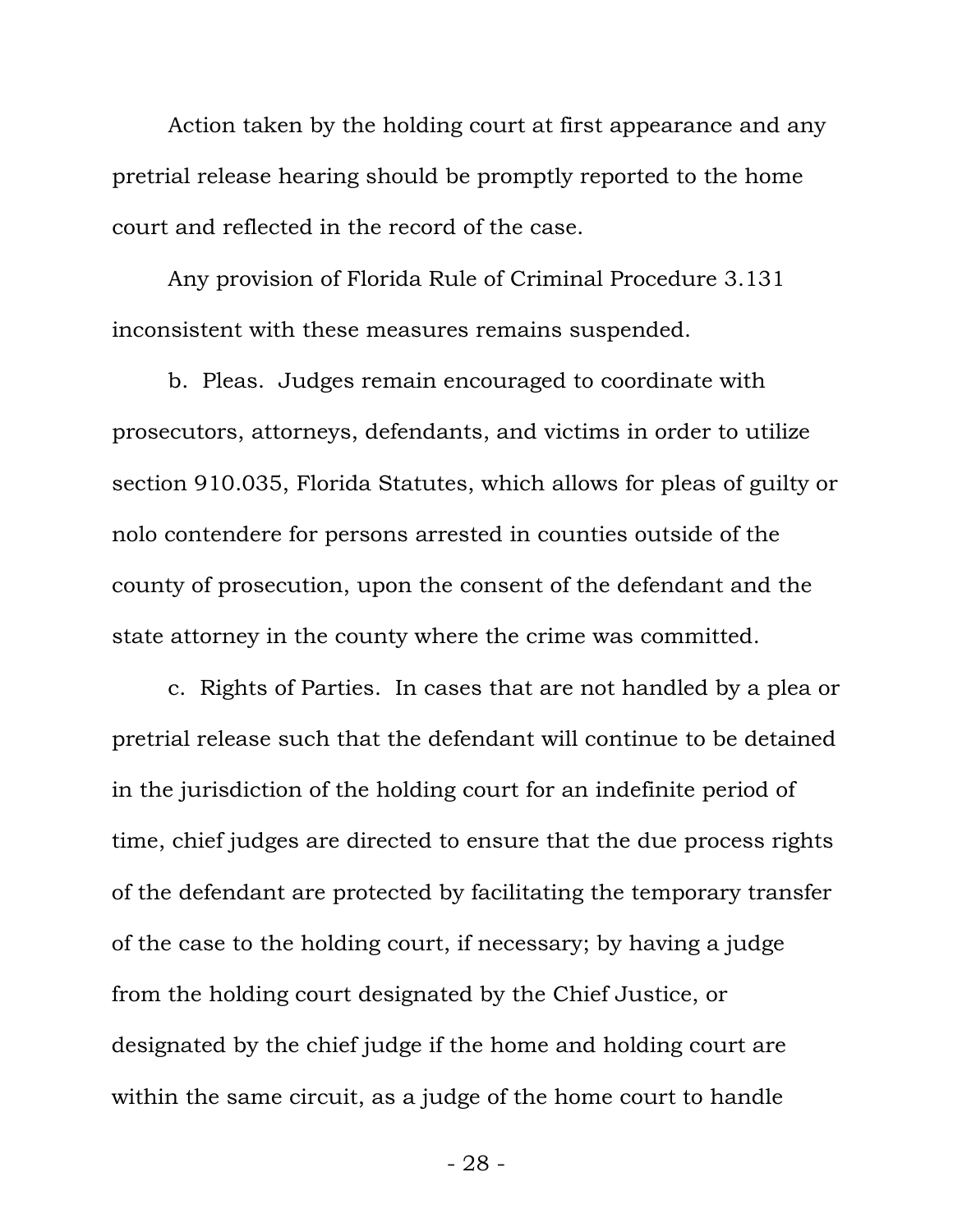emergency or other necessary matters in the case; or by other appropriate means.

d. Victims. The constitutional rights of crime victims must also be considered in all cases by the presiding judge.

(12) Speedy Trial in Noncriminal Traffic Infraction Court Proceedings.33 [T](#page-28-0)he time period involving the speedy trial procedure in noncriminal traffic infraction court proceedings remains suspended until the close of business on October 4, 2021. When the suspension ends and the time period resumes, any time that accrued under the procedure for a person before the suspension began at the close of business on March 13, 2020, must be subtracted from the time period provided by the procedure.

(13) Family Law Forms.[34](#page-28-1) Except as indicated below, the requirement that Florida Family Law Forms be notarized or signed

<span id="page-28-0"></span><sup>33.</sup> This measure initially went into effect in Fla. Admin. Order No. AOSC20-19 at the close of business on March 13, 2020, and was subsequently also addressed in Fla. Admin. Order No. AOSC20-23.

<span id="page-28-1"></span><sup>34.</sup> This measure initially took effect in Fla. Admin. Order No. AOSC20-17 on March 24, 2020, and was subsequently also addressed in Fla. Admin. Order No. AOSC20-23.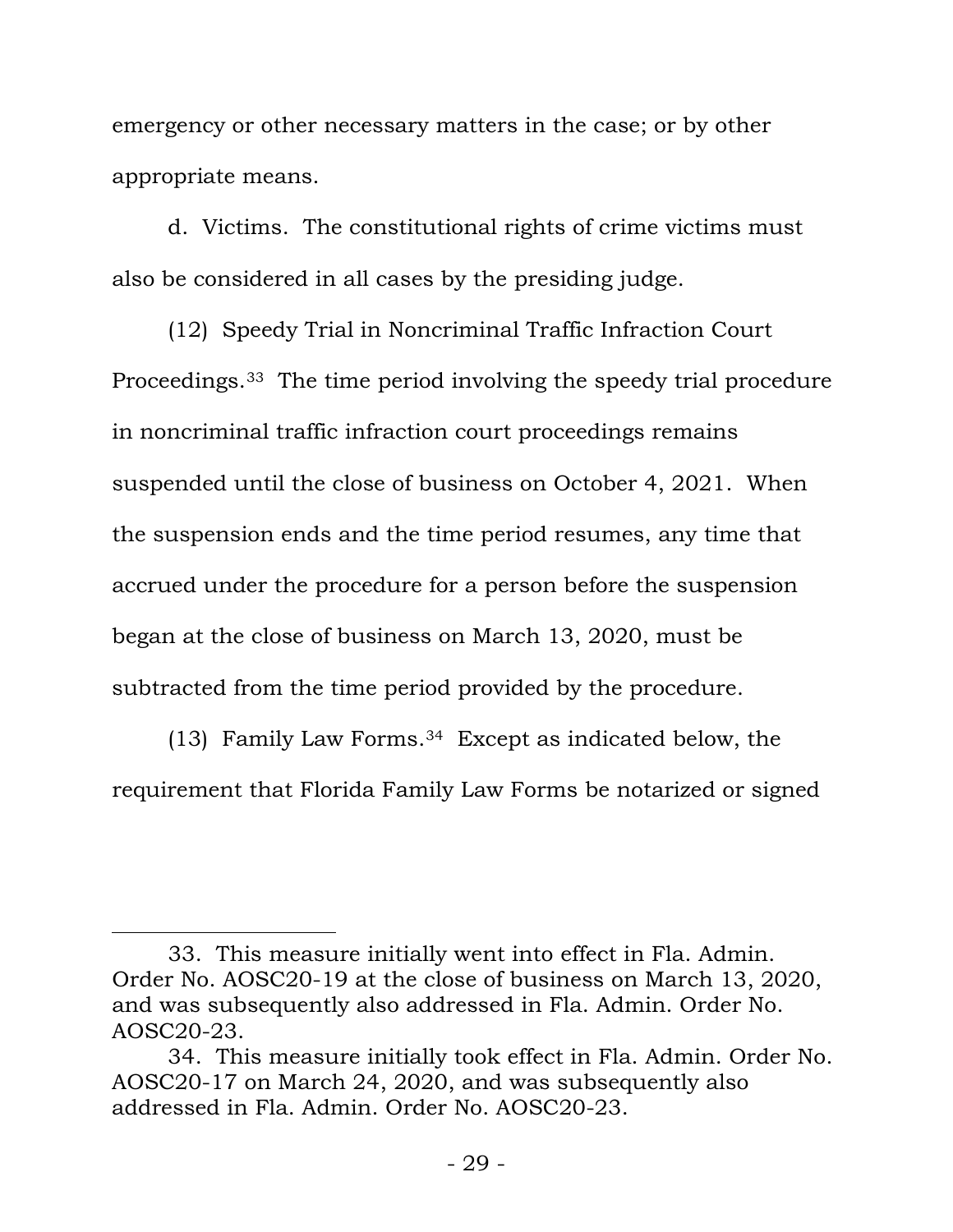in the presence of a deputy clerk remains suspended, if the filer includes the following statement before the filer's signature:

Under penalties of perjury, I declare that I have read this document and the facts stated in it are true.

This exception does not apply to Florida Family Law Forms 12.902(f)(1), Marital Settlement Agreement for Dissolution of Marriage with Dependent or Minor Child(ren), 12.902(f)(2), Marital Settlement Agreement for Dissolution of Marriage with Property but No Dependent or Minor Child(ren), 12.902(f)(3), Marital Settlement Agreement for Simplified Dissolution of Marriage, and any other family law form that transfers the ownership of property, which must continue to be notarized or signed in the presence of a deputy clerk prior to filing.

(14) Objections to In-Person Visitation for Children under the Protective Supervision of the Florida Department of Children and Families (DCF). A caregiver for a child subject to the protective supervision of the DCF may object to the in-person nature of a visitation on grounds that risks due to COVID-19 will negatively affect the health or safety of a person participating in the visitation or of a member of that person's household. The court must